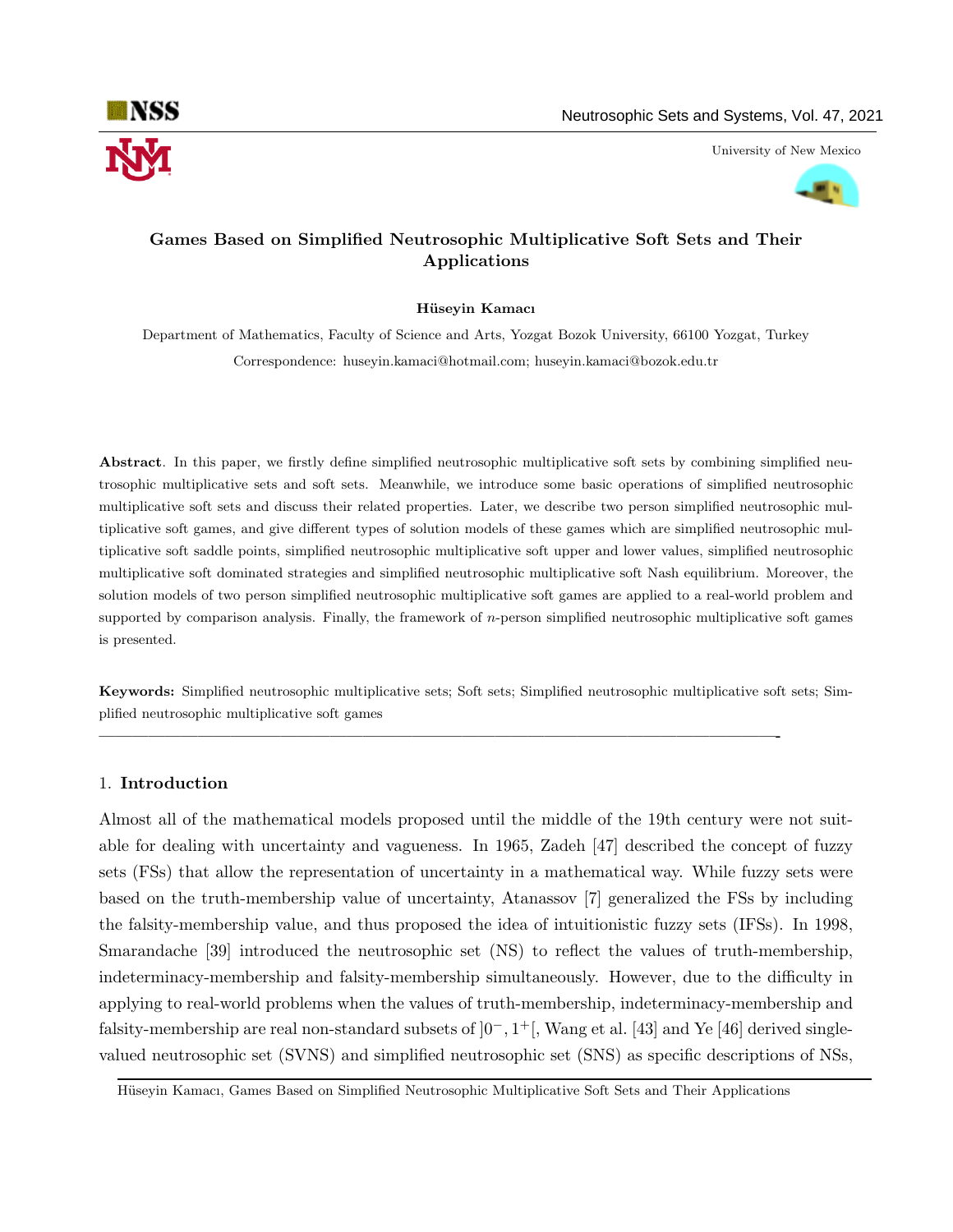respectively. Recently, works on (single-valued/simplified) NS theory has been progressing rapidly and is presenting applications in a wide variety of fields, for instance; aggregation operators [16, 17, 19, 21] and information measures  $[3, 32]$  and various solution models for real-life problems  $[1-5, 42]$  of (singlevalued/simplified) NS.

Although the FSs, IFSs and NSs are powerful mathematical models for dealing with uncertainties, these sets use the 0-1 scale, which is distributed symmetrically and uniformly. However, there are real-life problems that need to be scaled as unsymmetrically and non-uniformly. The grading system of universities can be given as the most obvious example of this situation [18]. In 1990, Saaty [36] proposed the 1-9 scale (or  $\frac{1}{9} - 9$  scale) as an useful tool to deal with such problems that need to be scaled unsymmetrically and non-uniformly whilst assigning the variable grades. These different scales lead to the construction of multiplicative preference relation [37]. By inspired this idea, Xia et al. [45] demonstrated that the interval-valued fuzzy preference relations can be equivalent to the intuitionistic fuzzy preference relations, and then introduced the intuitionistic multiplicative sets (IMSs) and the intuitionistic multiplicative preference relations (IMPRs). Moreover, they present a comparison between 0.1-0.9 and  $\frac{1}{9} - 9$  scales as in Table 1.

| $-9$ scale                               | $0.1-0.9$ scale              | Meaning                                        |
|------------------------------------------|------------------------------|------------------------------------------------|
| $\frac{1}{9}$                            | 0.1                          | Extremely not preferrred                       |
|                                          | $0.2\,$                      | Very strongly not preferrred                   |
|                                          | 0.3                          | Strongly not preferrred                        |
|                                          | 0.4                          | Moderately not preferrred                      |
|                                          | 0.5                          | Equally preferrred                             |
| 3                                        | 0.6                          | Moderately preferrred                          |
| 5                                        | 0.7                          | Strongly preferrred                            |
|                                          | 0.8                          | Very strongly preferrred                       |
| 9                                        | 0.9                          | Extremely preferrred                           |
| Other values between $\frac{1}{9}$ and 9 | Other values between 0 and 1 | Intermediate values used to present compromise |

TABLE 1. The comparison between 0.1-0.9 and  $\frac{1}{9} - 9$  scales [45]

The IMSs and IMPRs were studied widely  $[14,15,20,44]$ . In 2019, Köseoglu et al. [26] proposed the idea of simplified neutrosophic multiplicative sets (SNMSs) generalizing the IMSs and studied the simplified neutrosophic multiplicative preference relations (SNMPRs).

In 1999, Molodtsov [28] initiated the theory of soft set (SS) which classifies objects according to parameters or attributes. Cağman and Enginoğlu [9] revisited the concept of soft set to make Molodtsov's soft set operations more functional. Many authors studied the theory  $[6, 8, 9, 27, 38, 41]$  and applications  $[22-25, 33-35]$  of soft sets. In 2016, Deli and Cagman  $[10]$  gave an application of soft sets in decision making based on game theory, and thus pioneered the idea of soft games. Moreover, Deli et al. [12] studied several expected impact functions and algorithms modelling games under the soft sets. In recent years, several game schemes based on the fuzzy soft sets, intuitionistic fuzzy soft sets and neutrosophic soft sets have been proposed [11, 29, 40]. The motivation of this paper is to propose a new extension of soft sets and revisit soft games from a different perspective. Relatedly, this paper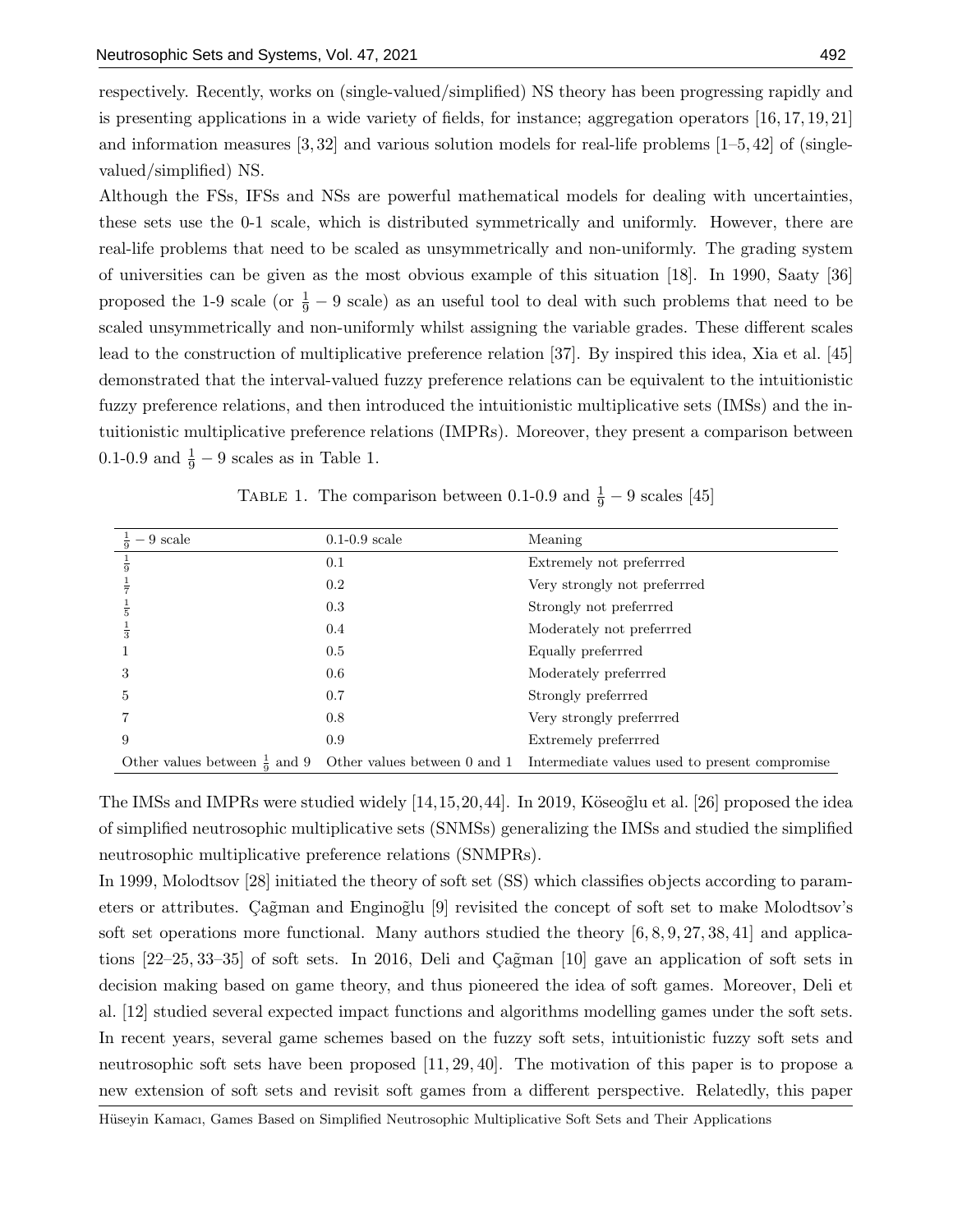introduces the simplified neutrosophic multiplicative soft sets (SNMSSs) fusing SNMSs and SSs, and proposes a new game framework based on the SNMSSs called simplified neutrosophic multiplicative soft game (SNM soft game).

The rest of this article is arranged as follows: Section 2 reviews some definitions and results related to the NSs, SNSs, SNMSs and SSs. Section 3 presents the concept of SNMSSs and their fundamental operations with structural properties. Section 4 is devoted to the four different solution methods of two person SNM soft games and and their efficiency in dealing with real-world issues. In Section 5, two person SNM soft games are extended to n-person SNM soft games. In Section 6, the concluding remarks are given.

# 2. Preliminaries

In this section, some basic concepts about the neutrosophic sets, simplified neutrosophic sets, simplified neutrosophic multiplicative sets and soft sets are given.

Let H be a space of points (object) with a generic element denoted by  $\hbar$ .

**Definition 2.1.** ( [39]) A neutrosophic set (NS)  $\mathfrak{N}$  in  $\mathcal{H}$  is characterized by a truth-membership function  $t_{\mathfrak{N}} : \mathcal{H} \to ]0^-, 1^+]$ , an indeterminacy-membership function  $i_{\mathfrak{N}} : \mathcal{H} \to ]0^-, 1^+]$ , and a falsitymembership function  $f_{\mathfrak{N}} : \mathcal{H} \to ]0^-, 1^+]$ .  $t_{\mathfrak{N}}(\hbar)$ ,  $i_{\mathfrak{N}}(\hbar)$  and  $f_{\mathfrak{N}}(\hbar)$  are real standard or non-standard subsets of  $]0^-, 1^+[$ . There is no restriction on the sum of  $t_{\mathfrak{N}}(\hbar), i_{\mathfrak{N}}(\hbar)$  and  $f_{\mathfrak{N}}(\hbar),$  so  $0^- \leq \sup t_{\mathfrak{N}}(\hbar) +$  $\sup i_{\mathfrak{N}}(\hbar) + \sup f_{\mathfrak{N}}(\hbar) \leq 3^+ \text{ for } \hbar \in \mathcal{H}.$ 

However, Wang et al. [43] and Ye [46] stated the difficulty of employing the NSs of non-standard intervals in practice, and proposed the simplified neutrosophic sets.

**Definition 2.2.** ( [46]) An NS  $\mathfrak{N}$  is characterized by a truth-membership function  $t_{\mathfrak{N}} : \mathcal{H} \to [0, 1]$ , an indeterminacy-membership function  $i_{\mathfrak{N}} : \mathcal{H} \to [0,1]$ , and a falsity-membership function  $f_{\mathfrak{N}} : \mathcal{H} \to [0,1]$ .  $t_{\mathfrak{N}}(\hbar), i_{\mathfrak{N}}(\hbar)$  and  $f_{\mathfrak{N}}(\hbar)$  are singleton subintervals/subsets in the standard interval [0, 1], then it is said to be a simplified neutrosophic set (SNS) and described by

$$
\mathfrak{N} = \{ \langle \hbar, (t_{\mathfrak{N}}(\hbar), i_{\mathfrak{N}}(\hbar), f_{\mathfrak{N}}(\hbar)) \rangle : \ \hbar \in \mathcal{H} \}.
$$
 (1)

This kind of NS is is termed to be a single-valued neutrosophic set (SVNS) by Wang et al. [43]. Throughout this paper, we will use the term "simplified neutrosophic set (SNS)".

**Definition 2.3.** ( [26]) A simplified neutrosophic multiplicative set (SNMS)  $\mathfrak{M}$  in  $\mathcal{H}$  is defined as

$$
\mathfrak{M} = \{ \langle \hbar, (\rho_{\mathfrak{M}}(\hbar), \tau_{\mathfrak{M}}(\hbar), \sigma_{\mathfrak{M}}(\hbar)) \rangle : \ \hbar \in \mathcal{H} \},\tag{2}
$$

which assigns to each element  $\hbar$  a truth-membership information  $\rho_{\mathfrak{M}}(\hbar)$ , an indeterminacy-membership information  $\tau_{\mathfrak{M}}(\hbar)$ , and a falsity-membership information  $\sigma_{\mathfrak{M}}(\hbar)$  with conditions

$$
\frac{1}{9} \leq \rho_{\mathfrak{M}}(\hbar), \tau_{\mathfrak{M}}(\hbar), \sigma_{\mathfrak{M}}(\hbar) \leq 9 \text{ and } 0 < \rho_{\mathfrak{M}}(\hbar) \sigma_{\mathfrak{M}}(\hbar) \leq 1.
$$
\n(3)

for each  $h \in \mathcal{H}$ .

Hüseyin Kamacı, Games Based on Simplified Neutrosophic Multiplicative Soft Sets and Their Applications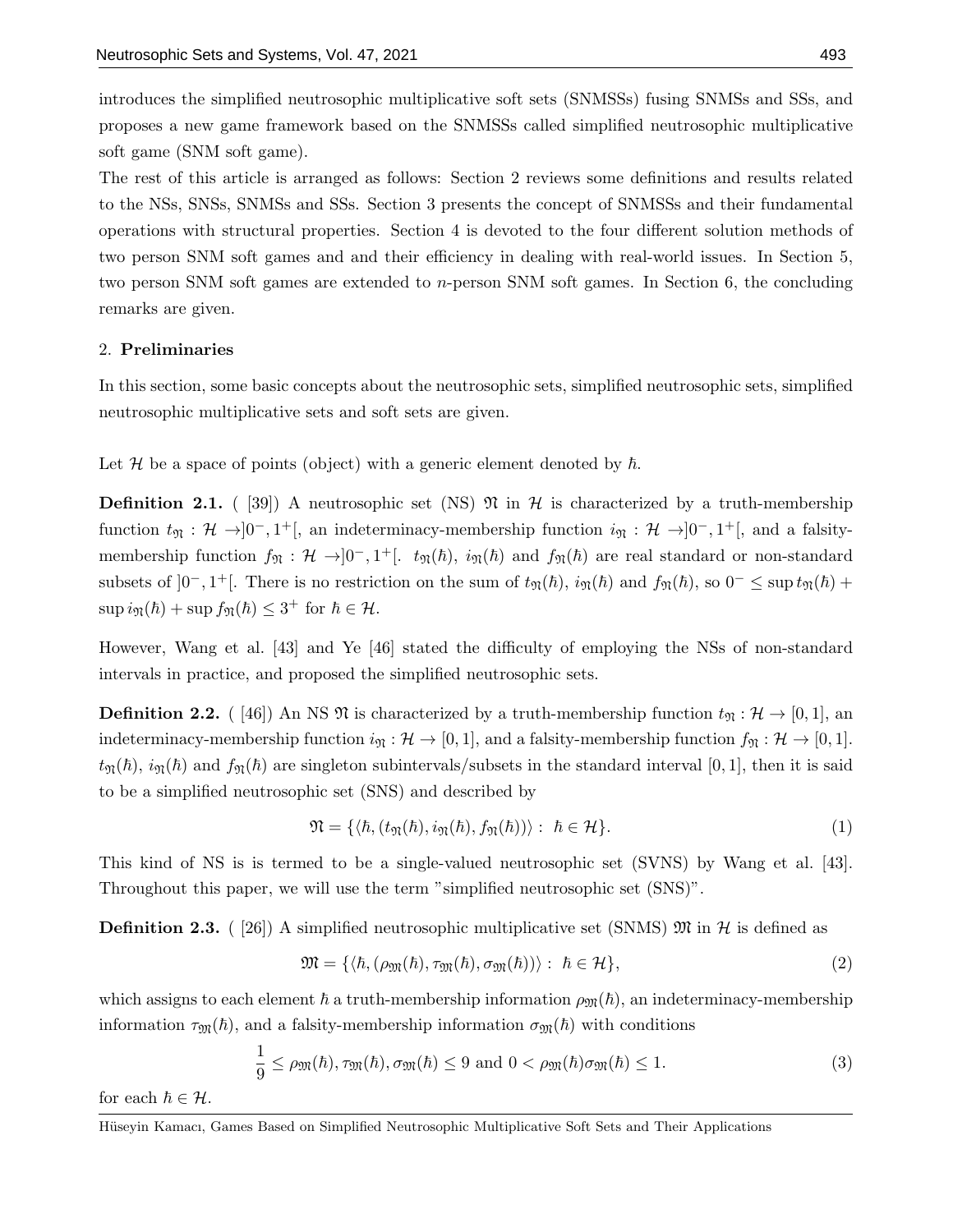The set of all SNMSs in H is denoted by  $\mathfrak{P}(\mathcal{H})$ .

**Definition 2.4.** ( [26]) Let  $\mathfrak{M}, \mathfrak{M}_1$  and  $\mathfrak{M}_2$  be the SNMSs. Then, some operational rules on SNMSs are given as follows.

(a):  $\mathfrak{M}_1 \subseteq \mathfrak{M}_2 \Leftrightarrow \rho_{\mathfrak{M}_1}(\hbar) \leq \rho_{\mathfrak{M}_2}(\hbar), \tau_{\mathfrak{M}_1}(\hbar) \geq \tau_{\mathfrak{M}_2}(\hbar)$  and  $\sigma_{\mathfrak{M}_1}(\hbar) \geq \sigma_{\mathfrak{M}_2}(\hbar)$  for all  $\hbar \in \mathcal{H}$ . (b):  $\mathfrak{M}_1 = \mathfrak{M}_2 \Leftrightarrow \rho_{\mathfrak{M}_1}(\hbar) = \rho_{\mathfrak{M}_2}(\hbar), \tau_{\mathfrak{M}_1}(\hbar) = \tau_{\mathfrak{M}_2}(\hbar)$  and  $\sigma_{\mathfrak{M}_1}(\hbar) = \sigma_{\mathfrak{M}_2}(\hbar)$  for all  $\hbar \in \mathcal{H}$ . (c):  $\mathfrak{M}^c = \{ \langle \hbar, (\sigma_{\mathfrak{M}}(\hbar), \frac{1}{\tau_{\mathfrak{M}}(\hbar)}, \rho_{\mathfrak{M}}(\hbar) \} \rangle : \hbar \in \mathcal{H} \}.$ (d):

$$
\mathfrak{M}_{1}\cap\mathfrak{M}_{2}=\left\{\ \left\langle\ \begin{array}{c} \hbox{min}\{\rho_{\mathfrak{M}_{1}}(\hbar),\rho_{\mathfrak{M}_{2}}(\hbar)\},\\\ \hbox{max}\{\tau_{\mathfrak{M}_{1}}(\hbar),\tau_{\mathfrak{M}_{2}}(\hbar)\},\\\ \hbox{max}\{\sigma_{\mathfrak{M}_{1}}(\hbar),\sigma_{\mathfrak{M}_{2}}(\hbar)\}\end{array}\right\rangle:\hbar\in\mathcal{H}\ \right\}.
$$

(e):

$$
\mathfrak{M}_1\cup\mathfrak{M}_2=\left\{\begin{array}{c}\left\{\begin{array}{c}\max\{\rho_{\mathfrak{M}_1}(\hbar),\rho_{\mathfrak{M}_2}(\hbar)\},\\ \min\{\tau_{\mathfrak{M}_1}(\hbar),\tau_{\mathfrak{M}_2}(\hbar)\},\\ \min\{\sigma_{\mathfrak{M}_1}(\hbar),\sigma_{\mathfrak{M}_2}(\hbar)\}\end{array}\right\}\right):\hbar\in\mathcal{H}\end{array}\right\}.
$$

**Definition 2.5.** Let  $\mathfrak{M}_1$  and  $\mathfrak{M}_2$  be two SNMSs in H. The cartesian product of  $\mathfrak{M}_1$  and  $\mathfrak{M}_2$ , denoted by  $\mathfrak{M}_1 \times \mathfrak{M}_2$ , is an SNMS in  $\mathcal{H} \times \mathcal{H}$  and defined as

$$
\mathfrak{M}_1\times \mathfrak{M}_2=\left\{\begin{array}{c}\left\langle\begin{array}{c} \min\{\rho_{\mathfrak{M}_1}(\hbar),\rho_{\mathfrak{M}_2}(\hbar')\},\\\max\{\tau_{\mathfrak{M}_1}(\hbar),\tau_{\mathfrak{M}_2}(\hbar')\},\\\\max\{\sigma_{\mathfrak{M}_1}(\hbar),\sigma_{\mathfrak{M}_2}(\hbar')\}\end{array}\right\rangle\end{array}; (\hbar,\hbar')\in \mathcal{H}\times \mathcal{H}\end{array}\right\}.
$$

In 1999, Molodtsov [28] introduced the notion of soft set as an effective mathematical model for dealing with uncertainty. In 2010, Ca $\tilde{g}$ man and Engino $\tilde{g}$ lu [9] revisited the concept of soft set to make Molodtsov's soft set operations more functional, and presented the following definition.

**Definition 2.6.** ( [9, 28]) Let H be a set of alternatives, and  $P(H)$  be a power set of H. Also, let S be a set of parameters (or attributes) and  $\mathcal{X} \subseteq \mathcal{S}$ . The pair  $\Gamma_{\mathcal{X}} = (\gamma_{\mathcal{X}}, \mathcal{S})$  is called a soft set (SS) over  $H$  and described as

$$
\Gamma_{\mathcal{X}} = (\gamma_{\mathcal{X}}, \mathcal{S}) = \{ (x, \gamma_{\mathcal{X}}(x)) : x \in \mathcal{S}, \ \gamma_{\mathcal{X}}(x) \in P(\mathcal{H}) \},\tag{4}
$$

where  $\gamma_{\mathcal{X}} : \mathcal{S} \to P(\mathcal{H})$ , called an approximate function, such that  $\gamma_{\mathcal{X}}(x) = \emptyset$  if  $x \notin \mathcal{X}$ .

## 3. Simplified Neutrosophic Multiplicative Soft Sets

In this section, we introduce the concept of simplified neutrosophic multiplicative soft set by combining SS and SNMS. Also, we study some simplified neutrosophic multiplicative soft set operations and their remarkable properties.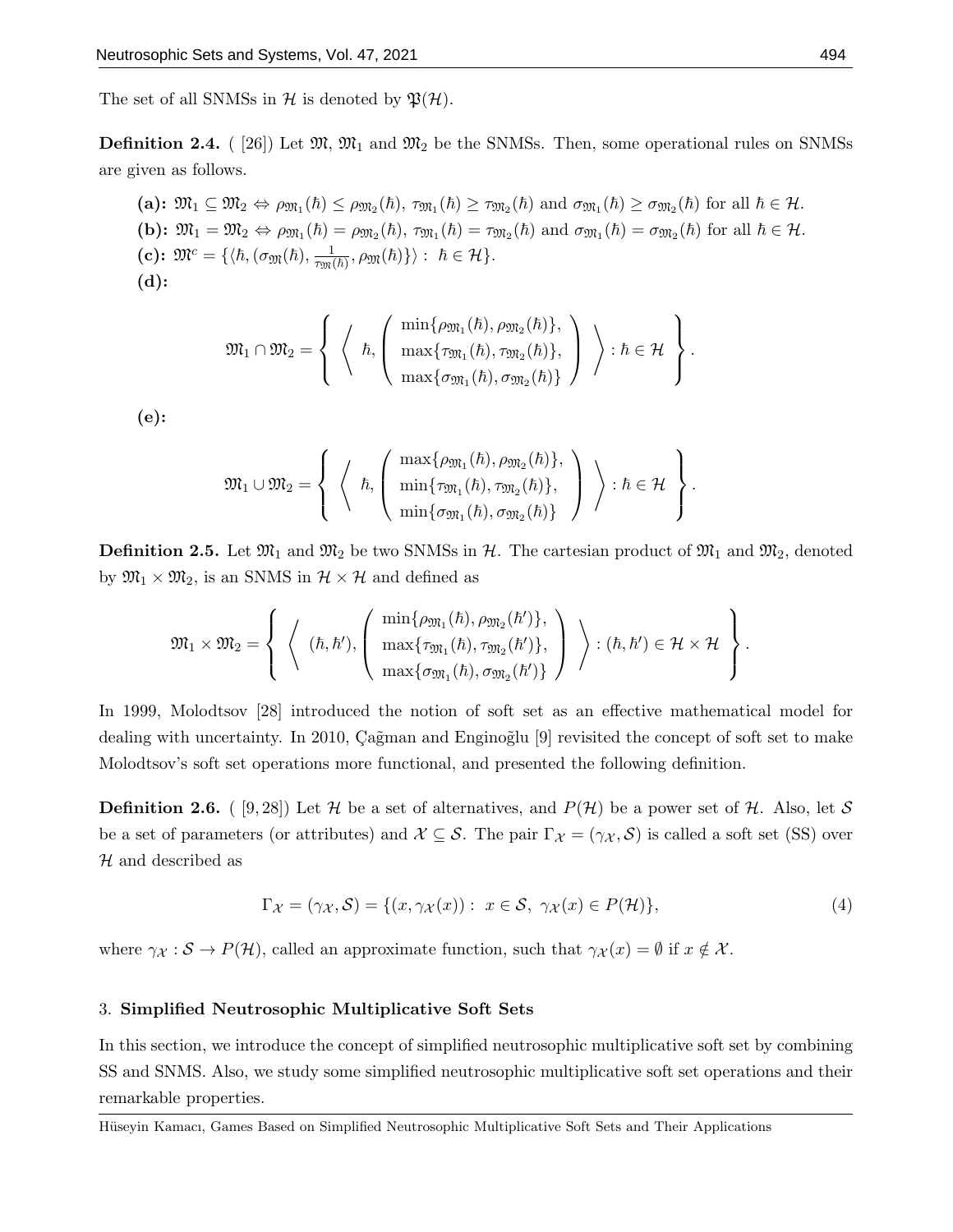**Definition 3.1.** Let H be a set of alternatives, S be a set of parameters (or attributes) and  $\mathcal{X} \subseteq \mathcal{S}$ . Also,  $\mathfrak{P}(\mathcal{H})$  denotes the set of all SNMSs in H. The pair  $\Theta_{\mathcal{X}} = (\theta_{\mathcal{X}}, \mathcal{S})$  is said to be a simplified neutrosophic multiplicative soft set (SNMSS) over  $H$  and described as

$$
\Theta_{\mathcal{X}} = (\theta_{\mathcal{X}}, \mathcal{S}) = \{ (x, \theta_{\mathcal{X}}(x)) : x \in \mathcal{S}, \ \theta_{\mathcal{X}}(x) \in \mathfrak{P}(\mathcal{H}) \},\tag{5}
$$

where  $\theta_{\mathcal{X}} : \mathcal{S} \to \mathfrak{P}(\mathcal{H})$ , called an approximate function, such that  $\theta_{\mathcal{X}}(x) = \emptyset$  if  $x \notin \mathcal{X}$ .

The set of all SNMSSs over H for the parameter set S is denoted by  $\Im(\mathcal{H}, \mathcal{S})$ .

Example 3.2. With the popularity of computers in daily life, more and more people prefer to buy well-equipped computers. Sometimes, instead of buying a new computer, the well-performing parts of poorly-equipped computer(s) are mounted to the other computer, and thus having a fairly wellequipped computer with more utility than the former. For this purpose, it is necessary to determine the performance of the main accessories (parts) for each computer, and the  $\frac{1}{9} - 9$  scale is more suitable for this. Assume that  $\mathcal{H} = \{\hbar_1, \hbar_2, \hbar_3, \hbar_4, \hbar_5, \hbar_6\}$  is a set of computers. Also, the CPU  $(x_1)$ , memory  $(x_2)$ , hard disk  $(x_3)$ , motherboard  $(x_4)$  and graphics card  $(x_5)$  are the main accessories (parts) whose the performance will be tested. By classifying the computers with the  $\frac{1}{9} - 9$  scale according to the performance criteria of main accessories (parts) in  $\mathcal{X} = \{x_1, x_2, x_3, x_4\}$ , the following SNMSS is given.

$$
\Theta_{\mathcal{X}} = \left\{\n\begin{array}{l}\n(x_1, \{\langle \hbar_1, (3,2,\frac{1}{6}) \rangle, \langle \hbar_2, (1,\frac{1}{4},1) \rangle, \langle \hbar_3, (\frac{3}{7},2,2) \rangle, \langle \hbar_4, (1,1,1) \rangle, \langle \hbar_5, (\frac{2}{5},\frac{1}{9},1) \rangle, \langle \hbar_6, (8,9,\frac{1}{9}) \rangle\}\n\\
(x_2, \{\langle \hbar_1, (\frac{1}{4},\frac{3}{5},\frac{1}{5}) \rangle, \langle \hbar_2, (1,\frac{1}{9},\frac{1}{9}) \rangle, \langle \hbar_3, (\frac{2}{7},4,2) \rangle, \langle \hbar_4, (\frac{1}{9},3,5) \rangle, \langle \hbar_5, (4,2,\frac{1}{4}) \rangle, \langle \hbar_6, (\frac{7}{5},3,\frac{1}{5}) \rangle\}\n\end{array}\n\right\}
$$
\n
$$
(x_3, \{\langle \hbar_1, (2,2,\frac{1}{2}) \rangle, \langle \hbar_2, (\frac{1}{8},\frac{1}{7},\frac{1}{6}) \rangle, \langle \hbar_3, (3,1,\frac{2}{7}) \rangle, \langle \hbar_4, (3,4,\frac{1}{6}) \rangle, \langle \hbar_5, (1,4,1) \rangle, \langle \hbar_6, (\frac{1}{9},\frac{1}{2},9) \rangle\}\n\right\}
$$
\n
$$
(x_4, \{\langle \hbar_1, (2,\frac{1}{3},\frac{1}{2}) \rangle, \langle \hbar_2, (\frac{1}{6},1,4) \rangle, \langle \hbar_3, (\frac{2}{9},\frac{4}{5},\frac{3}{2}) \rangle, \langle \hbar_4, (\frac{1}{9},1,\frac{5}{6}) \rangle, \langle \hbar_5, (3,3,\frac{1}{4}) \rangle, \langle \hbar_6, (2,\frac{1}{5},\frac{1}{7}) \rangle\}\n\end{array}\n\right\}
$$

Here,  $\langle \hbar_1,(3,2,\frac{1}{6})$  $\frac{1}{6}$ )  $\in \theta_{\mathcal{X}}(x_1)$  means that computer  $\hbar_1$  has membership information of truth, indeterminacy and falsity as  $(3, 2, \frac{1}{6})$  $\frac{1}{6}$ ) according to the performance of CPU. Other components can be interpreted similarly.

**Definition 3.3.** Let  $\Theta_{\mathcal{X}}, \Theta_{\mathcal{Y}} \in \Im(\mathcal{H}, \mathcal{S}).$ 

- (a):  $\Theta_{\mathcal{X}}$  is termed to be an SNMS subset of  $\Theta_{\mathcal{Y}}$  if  $\theta_{\mathcal{X}}(x) \subseteq \theta_{\mathcal{Y}}(x)$  for all  $x \in S$ . It is denoted by  $\Theta_{\mathcal{X}} \widetilde{\subseteq} \Theta_{\mathcal{V}}$ .
- (b): The SNMSSs  $\Theta_{\mathcal{X}}$  and  $\Theta_{\mathcal{Y}}$  are equal if  $\theta_{\mathcal{X}}(x) = \theta_{\mathcal{Y}}(x)$  for all  $x \in S$ . It is denoted by  $\Theta_{\mathcal{X}} = \Theta_{\mathcal{Y}}$ .
- (c): The complement of  $\Theta_{\mathcal{X}}$ , denoted by  $\Theta_{\mathcal{X}}^{\tilde{c}}$ , is an SNMSS defined by the approximate function  $\theta_{\mathcal{X}}^{\widetilde{c}}:\mathcal{S}\rightarrow\mathfrak{P}(\mathcal{H})$  such that

$$
\theta_{\mathcal{X}^{\widetilde{c}}}(x) = (\theta_{\mathcal{X}}(x))^c
$$

for all  $x \in \mathcal{S}$ .

(d): The intersection of  $\Theta_{\mathcal{X}}$  and  $\Theta_{\mathcal{Y}}$ , denoted by  $\Theta_{\mathcal{X}} \cap \Theta_{\mathcal{Y}}$ , is an SNMSS defined by the SNM approximate function  $\theta_{\mathcal{X}\tilde{\cap}\mathcal{Y}}:\mathcal{S}\to\mathfrak{P}(\mathcal{H})$  such that

$$
\theta_{\mathcal{X}\widetilde{\cap}\mathcal{Y}}(x) = \theta_{\mathcal{X}}(x) \cap \theta_{\mathcal{Y}}(x)
$$

for all  $x \in \mathcal{S}$ .

.

Hüseyin Kamacı, Games Based on Simplified Neutrosophic Multiplicative Soft Sets and Their Applications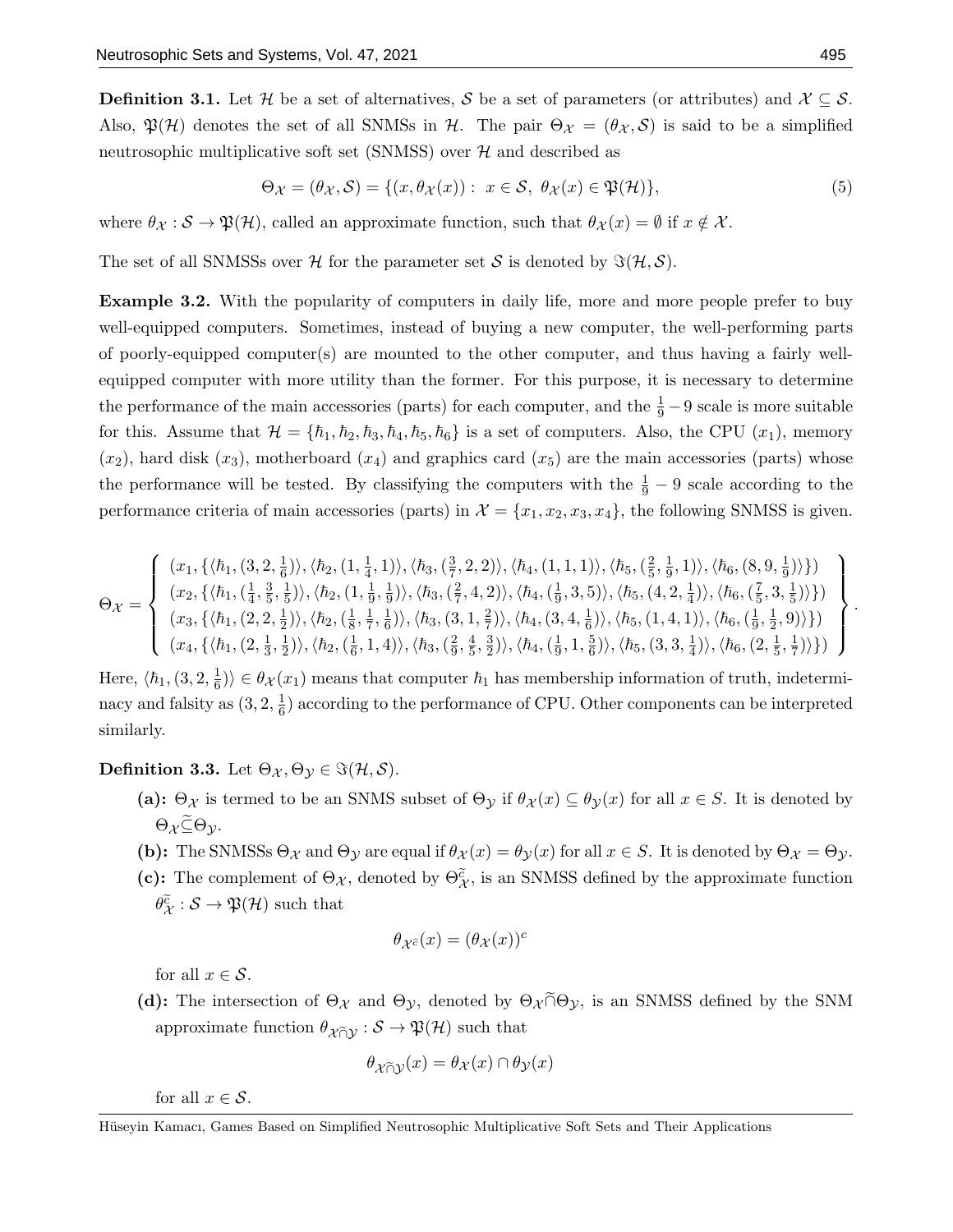(e): The union of  $\Theta_{\mathcal{X}}$  and  $\Theta_{\mathcal{Y}}$ , denoted by  $\Theta_{\mathcal{X}}\tilde{\cup}\Theta_{\mathcal{Y}}$ , is an SNMSS defined by the SNM approximate function  $\theta_{\mathcal{X} \tilde{\cup} \mathcal{Y}} : \mathcal{S} \to \mathfrak{P}(\mathcal{H})$  such that

$$
\theta_{\mathcal{X}\widetilde{\cup}\mathcal{Y}}(x) = \theta_{\mathcal{X}}(x) \cup \theta_{\mathcal{Y}}(x)
$$

for all  $x \in \mathcal{S}$ .

**Proposition 3.4.** Let  $\Theta_{\mathcal{X}}, \Theta_{\mathcal{Y}}, \Theta_{\mathcal{Z}} \in \Im(\mathcal{H}, \mathcal{S})$ . Then,

(i):  $\Theta_{\mathcal{X}} \alpha \Theta_{\mathcal{Y}}$  and  $\Theta_{\mathcal{Y}} \alpha \Theta_{\mathcal{Z}} \Rightarrow \Theta_{\mathcal{X}} \alpha \Theta_{\mathcal{Z}}$  for each  $\alpha \in {\{\widetilde{\subseteq}, =\}}$ . (ii):  $\Theta_{\mathcal{X}} \beta \Theta_{\mathcal{X}} = \Theta_{\mathcal{X}}$  for each  $\beta \in \{ \widetilde{\cap}, \widetilde{\cup} \}$ . (iii):  $\Theta_{\chi}\beta\Theta_{\gamma} = \Theta_{\gamma}\beta\Theta_{\chi}$  for each  $\beta \in {\{\widetilde{\cap}, \widetilde{\cup}\}}$ . (iv):  $\Theta_{\mathcal{X}} \beta(\Theta_{\mathcal{Y}} \beta \Theta_{\mathcal{Z}}) = (\Theta_{\mathcal{X}} \beta \Theta_{\mathcal{Y}}) \beta \Theta_{\mathcal{Z}}$  for each  $\beta \in {\{\widetilde{\cap}, \widetilde{\cup}\}}$ . (v):  $\Theta_{\chi}\beta(\Theta_{\gamma}\delta\Theta_{\chi})=(\Theta_{\chi}\beta\Theta_{\gamma})\delta(\Theta_{\chi}\beta\Theta_{\chi})$  for each  $\beta, \delta \in {\{\widetilde{\cap}, \widetilde{\cup}\}}$ . (vi):  $(\Theta_{\mathcal{X}} \beta \Theta_{\mathcal{Y}})^{\tilde{c}} = \Theta_{\mathcal{X}}^{\tilde{c}} \delta \Theta_{\mathcal{Y}}^{\tilde{c}}$  for each  $\beta, \delta \in {\tilde{c}}$ ,  $\tilde{\Theta}$  and  $\beta \neq \delta$ .

*Proof.* The proofs are straightforward, so they are omitted.  $\Box$ 

**Definition 3.5.** Let  $\Theta_{\mathcal{X}}, \Theta_{\mathcal{Y}} \in \Im(\mathcal{H}, \mathcal{S})$ .

(a): The And-product of  $\Theta_{\mathcal{X}}$  and  $\Theta_{\mathcal{Y}}$ , denoted by  $\Theta_{\mathcal{X}} \tilde{\wedge} \Theta_{\mathcal{Y}}$ , is an SNMSS defined by the SNM approximate function  $\theta_{\chi\bar{\chi}\chi}:\mathcal{S}\times\mathcal{S}\to\mathfrak{P}(\mathcal{H})$  such that

$$
\theta_{\mathcal{X} \widetilde{\wedge} \mathcal{Y}}(x, y) = \theta_{\mathcal{X}}(x) \cap \theta_{\mathcal{Y}}(y)
$$

for all  $(x, y) \in S \times S$ .

(b): The Or-product of  $\Theta_{\mathcal{X}}$  and  $\Theta_{\mathcal{Y}}$ , denoted by  $\Theta_{\mathcal{X}} \tilde{\vee} \Theta_{\mathcal{Y}}$ , is an SNMSS defined by the SNM approximate function  $\theta_{\mathcal{X} \widetilde{\vee} \mathcal{Y}} : \mathcal{S} \times \mathcal{S} \to \mathfrak{P}(\mathcal{H})$  such that

$$
\theta_{\mathcal{X}\widetilde{\vee}\mathcal{Y}}(x,y) = \theta_{\mathcal{X}}(x) \cup \theta_{\mathcal{Y}}(y)
$$

for all  $(x, y) \in S \times S$ .

(c): The cartesian product of  $\Theta_{\mathcal{X}}$  and  $\Theta_{\mathcal{Y}}$ , denoted by  $\Theta_{\mathcal{X}} \tilde{\times} \Theta_{\mathcal{Y}}$ , is an SNMSS defined by the SNM approximate function  $\theta_{\chi \tilde{\chi} y} : S \times S \to \mathfrak{P}(\mathcal{H} \times \mathcal{H})$  such that

$$
\theta_{\mathcal{X}\widetilde{\times}\mathcal{Y}}(x,y) = \theta_{\mathcal{X}}(x) \times \theta_{\mathcal{Y}}(y)
$$

for all  $(x, y) \in S \times S$ .

**Proposition 3.6.** Let  $\Theta_{\mathcal{X}}, \Theta_{\mathcal{Y}}, \Theta_{\mathcal{Z}}, \Theta_{\mathcal{T}}$  be the SNMSSs over H. Then,

(i):  $\Theta_{\mathcal{X}} \alpha \Theta_{\mathcal{Y}}$  and  $\Theta_{\mathcal{Z}} \alpha \Theta_{\mathcal{T}} \Rightarrow (\Theta_{\mathcal{X}} \beta \Theta_{\mathcal{Z}}) \alpha (\Theta_{\mathcal{Y}} \beta \Theta_{\mathcal{T}})$  for each  $\alpha \in {\{\widetilde{\subseteq}, =\}}$  and  $\beta \in {\{\widetilde{\land}, \widetilde{\lor}, \widetilde{\times}\}}$ . (ii):  $\Theta_{\mathcal{X}} \alpha \Theta_{\mathcal{Y}} \Rightarrow (\Theta_{\mathcal{X}} \beta \Theta_{\mathcal{Z}}) \alpha (\Theta_{\mathcal{Y}} \beta \Theta_{\mathcal{Z}})$  for each  $\alpha \in \{\widetilde{\subseteq}, =\}$  and  $\beta \in \{\widetilde{\wedge}, \widetilde{\vee}, \widetilde{\times}\}.$ (iii):  $\Theta_{\chi}\beta(\Theta_{\gamma}\beta\Theta_{\chi}) = (\Theta_{\chi}\beta\Theta_{\gamma})\beta\Theta_{\chi}$  for each  $\beta \in {\tilde{\wedge}}, \tilde{\vee}, \tilde{\times}$ . (vi):  $(\Theta_{\mathcal{X}} \beta \Theta_{\mathcal{Y}})^{\tilde{c}} = \Theta_{\mathcal{X}}^{\tilde{c}} \delta \Theta_{\mathcal{Y}}^{\tilde{c}}$  for each  $\beta, \delta \in {\tilde{\Lambda}, \tilde{\vee}}\}$  and  $\beta \neq \delta$ .

*Proof.* The proofs are straightforward, hence they are omitted.  $\Box$ 

Hüseyin Kamacı, Games Based on Simplified Neutrosophic Multiplicative Soft Sets and Their Applications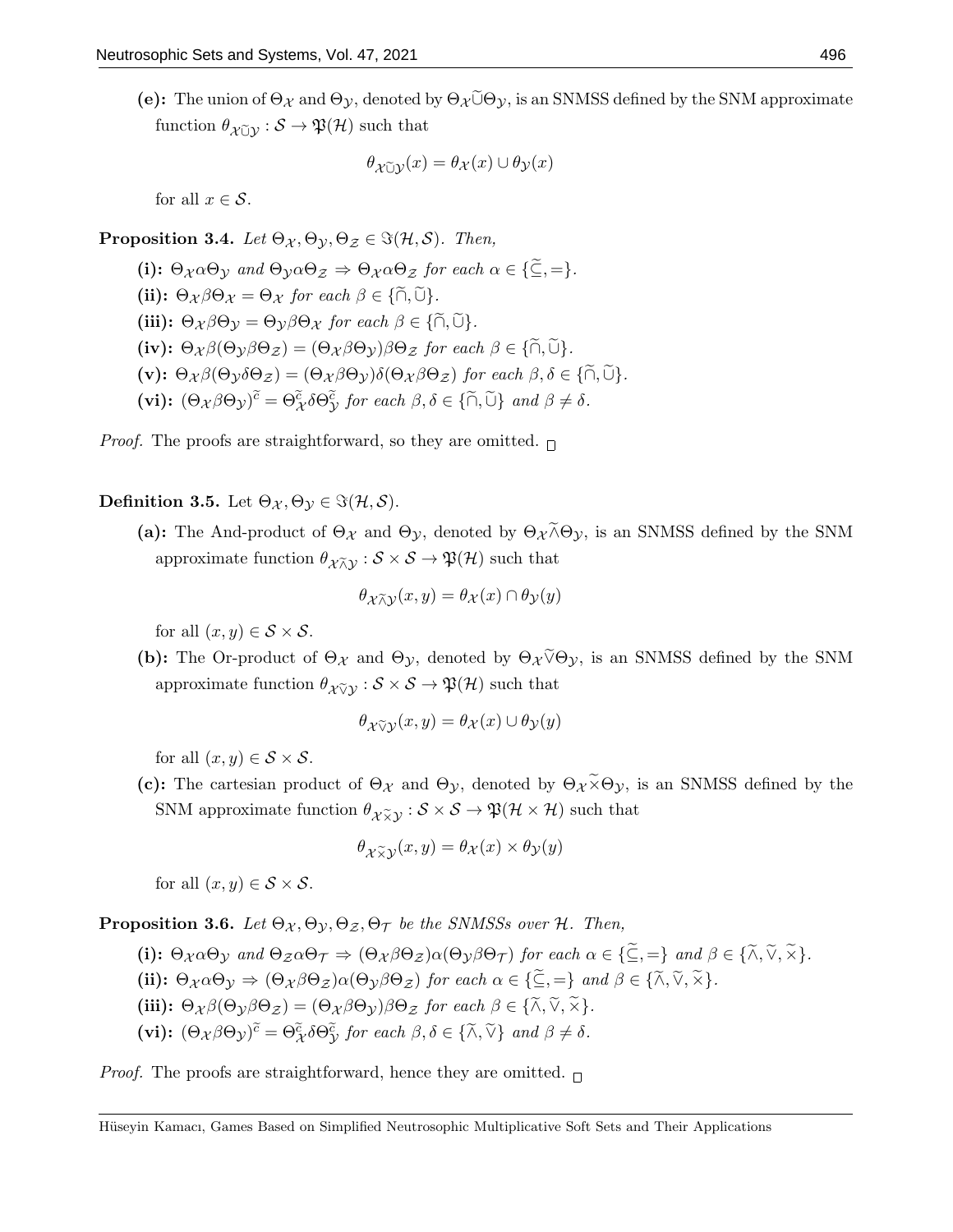The emerged SNMSS operations are generalized for the family of SNMSSs as follows.

**Definition 3.7.** Let  $\Theta_{\mathcal{X}_p}$  be the SNMSS for each  $p \in I = \{1, 2, ..., q\}$ .

(a): The intersection of SNMSSs  $\Theta_{\mathcal{X}_p}$   $(p = 1, 2, ..., q)$ , denoted by  $\bigcap_{p \in I} \Theta_{\mathcal{X}_p}$ , is an SNMSS defined by the SNM approximate function  $\theta_{\widetilde{\bigcap}_{p\in I} \mathcal{X}_p} : S \to \mathfrak{P}(\mathcal{H})$  such that

$$
\theta_{\widetilde{\bigcap}_{p\in I}\mathcal{X}_p}(x)=\bigcap_{p\in I}\theta_{\mathcal{X}_p}(x)
$$

for all  $x \in \mathcal{S}$ .

(b): The union of SNMSSs  $\Theta_{\mathcal{X}_p}$   $(p = 1, 2, ..., q)$ , denoted by  $\bigcup_{p \in I} \Theta_{\mathcal{X}_p}$ , is an SNMSS defined by the SNM approximate function  $\theta_{\widetilde{U}_{p\in I}\mathcal{X}_p}: \mathcal{S} \to \mathfrak{P}(\mathcal{H})$  such that

$$
\theta_{\widetilde{\bigcup}_{p\in I}\mathcal{X}_p}(x)=\bigcup_{p\in I}\theta_{\mathcal{X}_p}(x)
$$

for all  $x \in \mathcal{S}$ .

(c): The And-product of SNMSSs  $\Theta_{\mathcal{X}_p}$   $(p = 1, 2, ..., q)$ , denoted by  $\bigwedge_{p \in I} \Theta_{\mathcal{X}_p}$ , is an SNMSS defined by the SNM approximate function  $\theta_{\widetilde{\Lambda}_{p\in I}\mathcal{X}_p} : \prod_{p\in I} \mathcal{S} \to \mathfrak{P}(\mathcal{H})$  such that

$$
\theta_{\widetilde{\bigwedge}_{p\in I}\mathcal{X}_p}((x^p)_{p\in I}) = \bigcap_{p\in I} \theta_{\mathcal{X}_p}(x^p)
$$

for all  $(x^p)_{p \in I} = (x^1, x^2, ..., x^q) \in \prod_{p \in I} S = S^q$ .

(d): The Or-product of SNMSSs  $\Theta_{\mathcal{X}_p}$   $(p = 1, 2, ..., q)$ , denoted by  $\bigvee_{p \in I} \Theta_{\mathcal{X}_p}$ , is an SNMSS defined by the SNM approximate function  $\theta_{\widetilde{V}_{p\in I}\mathcal{X}_p} : \prod_{p\in I} S \to \mathfrak{P}(\mathcal{H})$  such that

$$
\theta_{\widetilde{\bigvee}_{p\in I}\mathcal{X}_p}((x^p)_{p\in I})=\bigcup_{p\in I}\theta_{\mathcal{X}_p}(x^p)
$$

for all  $(x^p)_{p \in I} = (x^1, x^2, ..., x^q) \in \prod_{p \in I} S = S^q$ .

(e): The cartesian product of SNMSSs  $\Theta_{\mathcal{X}_p}$   $(p = 1, 2, ..., q)$ , denoted by  $\prod_{p \in I} \Theta_{\mathcal{X}_p}$ , is an SNMSS defined by the SNM approximate function  $\theta_{\prod_{p\in I}X_p} : \prod_{p\in I} S \to \mathfrak{P}(\mathcal{H}^q)$  such that

$$
\theta_{\widetilde{\prod}_{p\in I}\mathcal{X}_p}((x^p)_{p\in I})=\prod_{p\in I}\theta_{\mathcal{X}_p}(x^p)
$$

for all  $(x^p)_{p \in I} = (x^1, x^2, ..., x^q) \in \prod_{p \in I} S = S^q$ .

# 4. Two Person Simplified Neutrosophic Multiplicative Soft Games and Their Applications

# 4.1. Two Person Simplified Neutrosophic Multiplicative Soft Games

In this part, we create two person simplified neutrosophic multiplicative soft games with simplified neutrosophic multiplicative soft payoffs. Moreover, we propose the solution models for the simplified neutrosophic multiplicative soft games. For some fundamental notions (such as game, strategy, payoff, saddle point, Nash equilibrium) on game theory, we refer to [13, 30, 31].

Hüseyin Kamacı, Games Based on Simplified Neutrosophic Multiplicative Soft Sets and Their Applications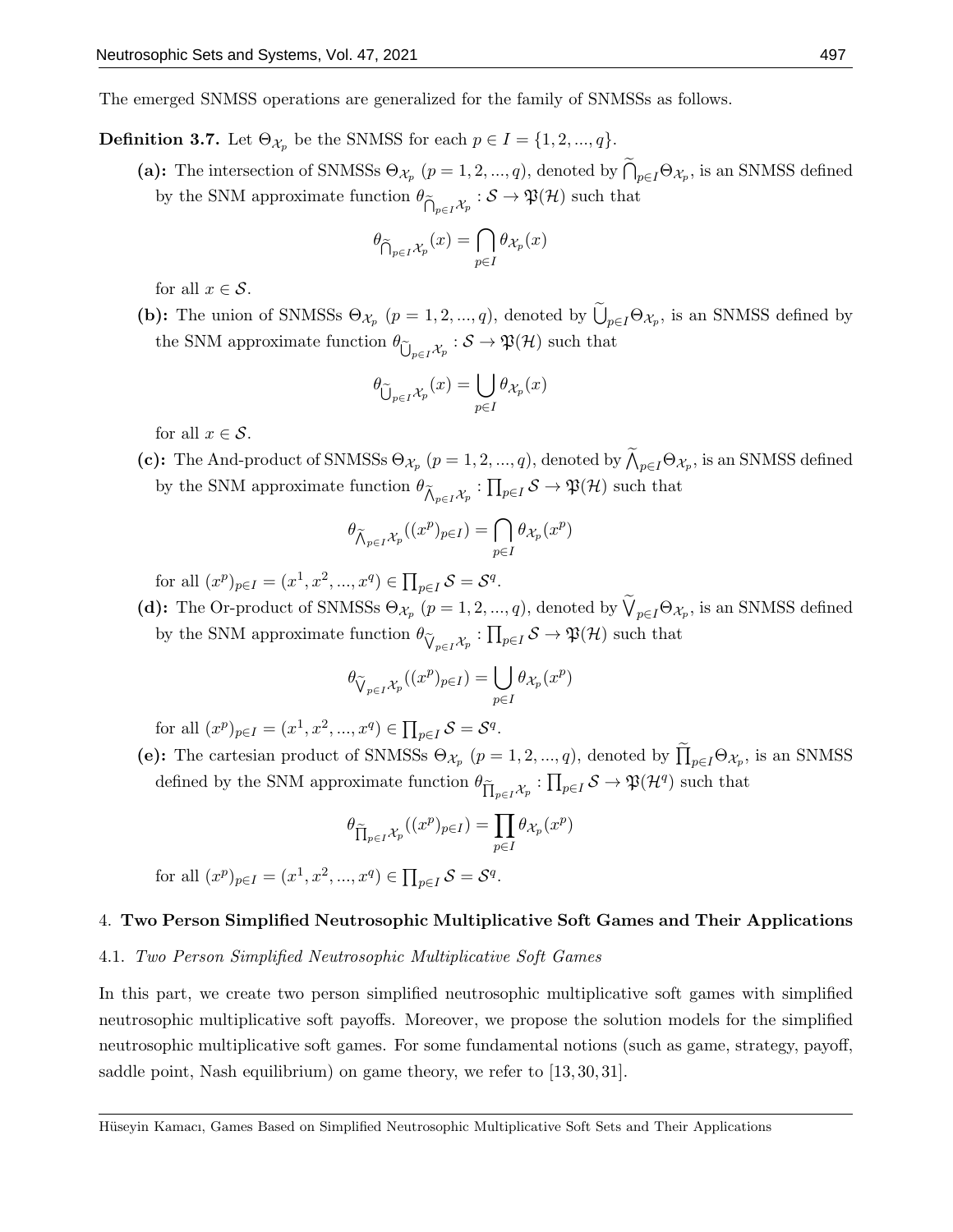In the following, we revisit some concepts and results on game theory given in [13,30,31] and thus adapt them to the simplified neutrosophic multiplicative soft games (SNM soft games) by using SNMSSs.

**Definition 4.1.** Let S be a set of strategies and  $\mathcal{X}, \mathcal{Y} \subseteq \mathcal{S}$ . A choice of behaviour in an SNM soft game is called an action. Each element of  $\mathcal{X} \times \mathcal{Y}$  is called action pair. That is,  $\mathcal{X} \times \mathcal{Y}$  is the set of available actions.

**Definition 4.2.** Let H be a set of alternatives and  $\mathfrak{P}(\mathcal{H})$  be set of all SNMSs in H. Also, S be a set of strategies and  $\mathcal{X}, \mathcal{Y} \subseteq \mathcal{S}$ . Then, a set-valued function

$$
\theta_{\mathcal{X}\times\mathcal{Y}}:\mathcal{X}\times\mathcal{Y}\to\mathfrak{P}(\mathcal{H})\tag{6}
$$

is said to be a simplified neutrosophic multiplicative soft payoff function (SNM soft payoff function). For each  $(x, y) \in \mathcal{X} \times \mathcal{Y}$ , the value  $\theta_{\mathcal{X} \times \mathcal{Y}}(x, y)$  is named a simplified neutrosophic multiplicative soft payoff (SNM soft payoff).

**Definition 4.3.** Let  $\mathcal{X} \times \mathcal{Y}$  be a set of action pairs. Then, an action  $(x^*, y^*) \in \mathcal{X} \times \mathcal{Y}$  is said to be an optimal action if

$$
\theta_{\mathcal{X}\times\mathcal{Y}}(x,y)\subseteq\theta_{\mathcal{X}\times\mathcal{Y}}(x^*,y^*)
$$
\n<sup>(7)</sup>

for all  $(x, y) \in \mathcal{X} \times \mathcal{Y}$ .

**Definition 4.4.** Let  $\mathcal{X} \times \mathcal{Y}$  be a set of action pairs and  $(x_i, y_j), (x_k, y_l) \in \mathcal{X} \times \mathcal{Y}$ .

- (a): If  $\theta_{\mathcal{X}\times\mathcal{Y}}(x_k, y_l) \subset \theta_{\mathcal{X}\times\mathcal{Y}}(x_i, y_j)$  then it can be said that a player strictly prefers action pair  $(x_i, y_j)$  over action pair  $(x_k, y_l)$ ,
- (b): If  $\theta_{\chi}(\mathbf{x}_k, y_l) = \theta_{\chi}(\mathbf{x}_i, y_j)$  then it can be said that a player is indifferent between the action pairs  $(x_i, y_j)$  and  $(x_k, y_l)$ ,
- (c): If  $\theta_{\mathcal{X}\times\mathcal{Y}}(x_k, y_l) \subseteq \theta_{\mathcal{X}\times\mathcal{Y}}(x_i, y_j)$  then it can be said that a player either prefers action pair  $(x_i, y_j)$  to action pair  $(x_k, y_l)$  or is indifferent between the action pairs  $(x_i, y_j)$  and  $(x_k, y_l)$ .

**Definition 4.5.** Let  $\theta_{\chi\times\chi}^r$  be an SNM soft payoff for Player r and  $(x_i, y_j), (x_k, y_l) \in \mathcal{X} \times \mathcal{Y}$ . Then, Player r is named rational if the player's SNM soft payoff satisfies the following properties.

- (1): Either  $\theta_{\mathcal{X}\times\mathcal{Y}}^r(x_k, y_l) \subseteq \theta_{\mathcal{X}\times\mathcal{Y}}^r(x_i, y_j)$  or  $\theta_{\mathcal{X}\times\mathcal{Y}}^r(x_k, y_l) \supseteq \theta_{\mathcal{X}\times\mathcal{Y}}^r(x_i, y_j)$ .
- (2): If  $\theta^r_{\mathcal{X}\times\mathcal{Y}}(x_k,y_l) \subseteq \theta^r_{\mathcal{X}\times\mathcal{Y}}(x_i,y_j)$  and  $\theta^r_{\mathcal{X}\times\mathcal{Y}}(x_k,y_l) \supseteq \theta^r_{\mathcal{X}\times\mathcal{Y}}(x_i,y_j)$ , then  $\theta^r_{\mathcal{X}\times\mathcal{Y}}(x_k,y_l) =$  $\theta_{\mathcal{X}\times\mathcal{Y}}^r(x_i,y_j)$ .

**Definition 4.6.** Let  $\mathcal{X}$  and  $\mathcal{Y}$  be the sets of strategies of Player 1 and Player 2, respectively. Also,  $\theta_{\mathcal{X}\times\mathcal{Y}}^r : \mathcal{X}\times\mathcal{Y}\to\mathfrak{P}(\mathcal{H})$  is an SNM soft payoff function for Player  $r$   $(r=1,2)$ . Then, for each Player  $r$ , a two person simplified neutrosophic multiplicative soft game (tpSNM soft game) is defined by an SNMSS over  $H$  as

$$
\Theta_{\mathcal{X}\times\mathcal{Y}}^{\mathcal{F}} = \{((x,y),\theta_{\mathcal{X}\times\mathcal{Y}}^{\mathcal{F}}(x,y)) : (x,y) \in \mathcal{X} \times \mathcal{Y}, \ \theta_{\mathcal{X}\times\mathcal{Y}}^{\mathcal{F}}(x,y) \in \mathfrak{P}(\mathcal{H})\}
$$
(8)

where  $\theta_{\mathcal{X}\times\mathcal{Y}}^r(x,y)=\{\langle \hbar, (\rho_{\mathcal{X}\times\mathcal{Y}}^r(x,y), \tau_{\mathcal{X}\times\mathcal{Y}}^r(x,y), \sigma_{\mathcal{X}\times\mathcal{Y}}^r(x,y)) \rangle : \hbar \in \mathcal{H}\}\$ and for the triplet  $(\rho^r_{\mathcal{X}\times\mathcal{Y}}(x,y),\tau^r_{\mathcal{X}\times\mathcal{Y}}(x,y),\sigma^r_{\mathcal{X}\times\mathcal{Y}}(x,y)),$  1<sup>st</sup> component is truth-membership information, 2<sup>nd</sup> component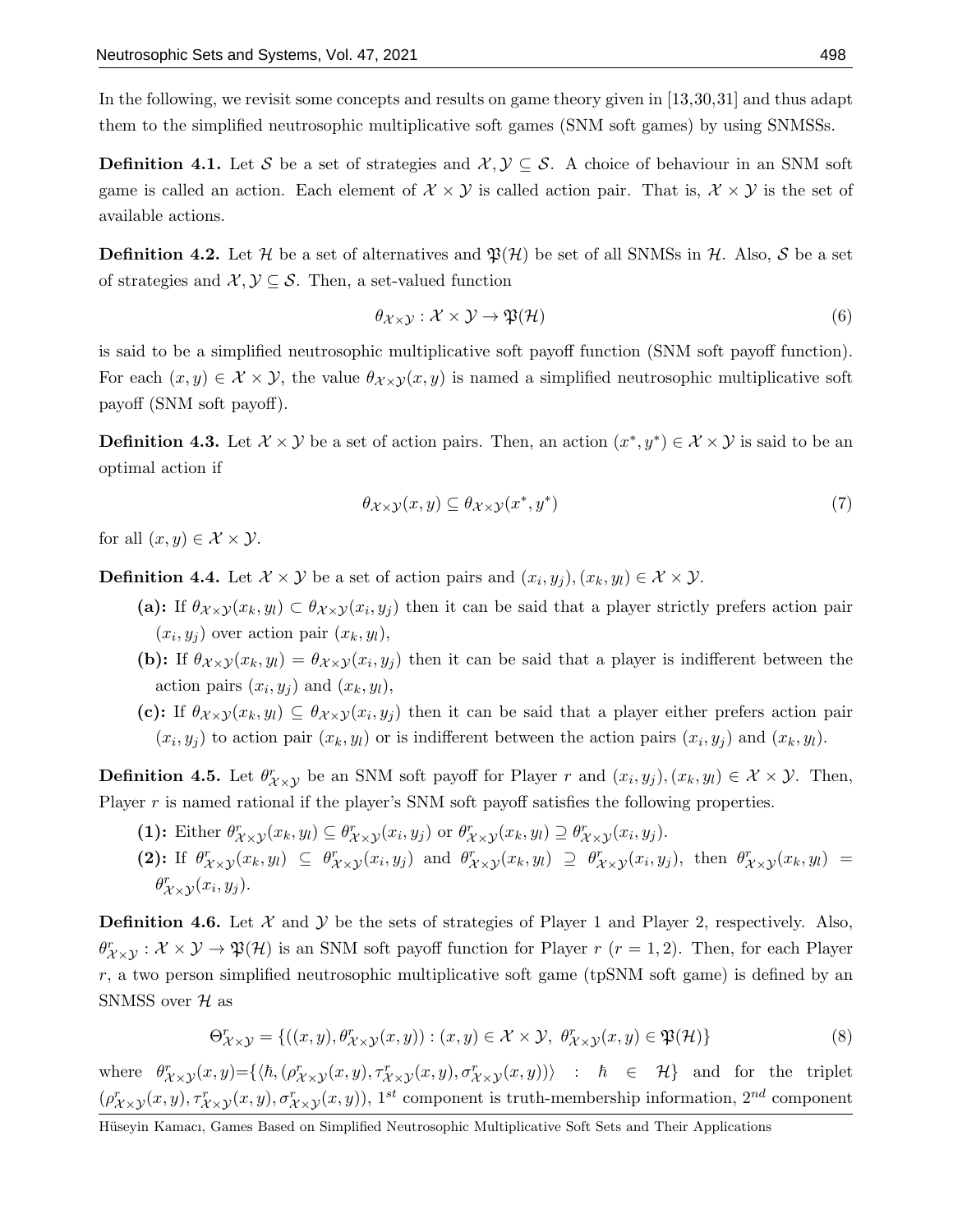is indeterminacy-membership information and  $3^{rd}$  component is falsity-membership information of  $\hbar \in \mathcal{H}$  with respect to the action pair  $(x, y)$  for Player r.

The tpSNM soft game is played as follows. At a certain time Player 1 selects a strategy  $x_i \in \mathcal{X}$ , simultaneously Player 2 selects a strategy  $y_i \in \mathcal{Y}$  and once this done each Player  $r$  ( $r = 1, 2$ ) receives the SNM soft payoff  $\theta_{\mathcal{X}\times\mathcal{Y}}^r(x_i,y_j)$ .

If  $\mathcal{X} = \{x_1, x_2, ..., x_t\}$  and  $\mathcal{Y} = \{y_1, y_2, ..., y_v\}$  then the SNM soft payoffs of  $\Theta_{\mathcal{X}\times\mathcal{Y}}^r$  can be represented in the following form (see Table 2). To illustrate the tpSNM soft game, we present the following example.

| $\Theta^r_{\mathcal{X}\times\mathcal{Y}}$ | $y_1$                                                                           | $y_2$                                                |                      | the control of the control of the                                                                                                  |               | $y_v$                                                       |
|-------------------------------------------|---------------------------------------------------------------------------------|------------------------------------------------------|----------------------|------------------------------------------------------------------------------------------------------------------------------------|---------------|-------------------------------------------------------------|
| $\boldsymbol{x}_1$                        | $\theta_{\mathcal{X}\times\mathcal{Y}}^r(x_1,y_1)$                              | $\theta_{\mathcal{X}\times\mathcal{Y}}^{r}(x_1,y_2)$ | $\ddot{\phantom{1}}$ | $\mathcal{L}(\mathcal{L}^{\mathcal{L}})$ and $\mathcal{L}(\mathcal{L}^{\mathcal{L}})$ and $\mathcal{L}(\mathcal{L}^{\mathcal{L}})$ |               | $\theta_{\mathcal{X}\times\mathcal{Y}}^{r}(x_1,y_v)$        |
| $x_2$                                     | $\theta_{\mathcal{X}\times\mathcal{Y}}^{r}(x_2,y_1)$                            | $\theta_{\mathcal{X}\times\mathcal{Y}}^{r}(x_2,y_2)$ | $\ddot{\phantom{0}}$ | and the control of the con-                                                                                                        | $\sim$        | $\theta_{\mathcal{X}\times\mathcal{Y}}^r(x_2,y_v)$          |
| ٠                                         | the contract of the contract of the contract of the contract of the contract of |                                                      |                      |                                                                                                                                    |               |                                                             |
| $\bullet$                                 | and the state of the state                                                      | and the state of the                                 |                      |                                                                                                                                    |               | the control of the control of the control of the control of |
| $\bullet$                                 | $\bullet$                                                                       | $\bullet$                                            |                      |                                                                                                                                    | $\sim$ $\sim$ |                                                             |
| $x_t$                                     | $\theta_{\mathcal{X}\times\mathcal{Y}}^r(x_t,y_1)$                              | $\theta_{\mathcal{X}\times\mathcal{Y}}^{r}(x_t,y_2)$ | $\bullet$            | the control of the control of the                                                                                                  |               | $\theta_{\mathcal{X}\times\mathcal{Y}}^{r}(x_t,y_v)$        |

Table 2. Two person simplified neutrosophic multiplicative soft game

**Example 4.7.** Let  $\mathcal{H} = \{\hbar_1, \hbar_2\}$  be a set of alternatives and  $\mathcal{S} = \{x_1, x_2, x_3, x_4, x_5\}$  be a set of strategies. Assume that  $\mathcal{X} = \{x_1, x_3\}$  and  $\mathcal{Y} = \{x_1, x_4, x_5\}$  are the sets of the strategies Player 1 and Player 2, respectively.

If Player 1 creates the following tpSNM soft game

$$
\Theta_{\mathcal{X}\times\mathcal{Y}}^{1} = \left\{\n\begin{array}{l}\n((x_{1}, x_{1}), \{\langle h_{1}, (7, \frac{1}{3}, \frac{1}{8})\rangle, \langle h_{2}, (\frac{1}{2}, 5, 2)\rangle\}\n), ((x_{1}, x_{4}), \{\langle h_{1}, (5, 5, \frac{1}{7})\rangle, \langle h_{2}, (1, 1, 1)\rangle\}\n), \\
((x_{1}, x_{5}), \{\langle h_{1}, (\frac{1}{2}, 3, 1)\rangle, \langle h_{2}, (9, 3, \frac{1}{9})\rangle\}\n), ((x_{3}, x_{1}), \{\langle h_{1}, (3, \frac{4}{3}, \frac{1}{4})\rangle, \langle h_{2}, (\frac{1}{3}, 3, 1)\rangle\}\n), \\
((x_{3}, x_{4}), \{\langle h_{1}, (7, \frac{1}{9}, \frac{1}{9})\rangle, \langle h_{2}, (3, 3, \frac{1}{3})\rangle\}\n), ((x_{3}, x_{5}), \{\langle h_{1}, (\frac{1}{4}, \frac{1}{4}, \frac{1}{4})\rangle, \langle h_{2}, (2, 5, \frac{1}{9})\rangle\}\n\end{array}\n\right\}.
$$

the SNM soft payoffs of the game can be illustrated as in Table 3.

Table 3. The tpSNM soft payoffs of Player 1

| $\Theta^1_{\mathcal{X}\times\mathcal{Y}}$ | $x_1$                                                                                                                                                                                                                                                                                                        | $x_4$                                                                                                                                                                                                                                                                                              | Ж5 |
|-------------------------------------------|--------------------------------------------------------------------------------------------------------------------------------------------------------------------------------------------------------------------------------------------------------------------------------------------------------------|----------------------------------------------------------------------------------------------------------------------------------------------------------------------------------------------------------------------------------------------------------------------------------------------------|----|
|                                           |                                                                                                                                                                                                                                                                                                              | $\{\langle \hbar_1, (7, \frac{1}{3}, \frac{1}{8}) \rangle, \langle \hbar_2, (\frac{1}{2}, 5, 2) \rangle\}$ $\{\langle \hbar_1, (5, 5, \frac{1}{7}) \rangle, \langle \hbar_2, (1, 1, 1) \rangle\}$ $\{\langle \hbar_1, (\frac{1}{2}, 3, 1) \rangle, \langle \hbar_2, (9, 3, \frac{1}{9}) \rangle\}$ |    |
| $x_3$                                     | $\{\langle\hbar_1,(3,\frac{4}{3},\frac{1}{4})\rangle,\langle\hbar_2,(\frac{1}{3},3,1)\rangle\}\$ $\{\langle\hbar_1,(7,\frac{1}{9},\frac{1}{9})\rangle,\langle\hbar_2,(3,3,\frac{1}{3})\rangle\}\$ $\{\langle\hbar_1,(\frac{1}{4},\frac{1}{4},\frac{1}{4})\rangle,\langle\hbar_2,(2,5,\frac{1}{9})\rangle\}\$ |                                                                                                                                                                                                                                                                                                    |    |

Let us explain any component of this game. If Player 1 chooses  $x_1$  and Player 2 chooses  $x_4$  then the value of game will be an SNM soft payoff  $\theta_{\mathcal{X}\times\mathcal{Y}}^1(x_1, x_4) = \{\langle \hbar_1, (5, 5, \frac{1}{7}, \frac{1}{7}, 5, 5, \frac{1}{7}, \frac{1}{7}, \frac{1}{7}, \frac{1}{7}, \frac{1}{7}, \frac{1}{7}, \frac{1}{7}, \frac{1}{7}, \frac{1}{7}, \frac{1}{7}, \frac{1}{7}, \frac{1}{7}, \frac{1}{7}, \frac{1}{7}, \frac{1}{7}, \frac{1}{7}, \frac{1}{$  $\frac{1}{7}$  $\rangle$ ,  $\langle \hbar_2, (1, 1, 1) \rangle$ . Then, Player 1 wins the set (of alternatives)  $\{\langle \hbar_1,(5,5,\frac{1}{7})\rangle\}$  $\langle \frac{1}{7} \rangle \rangle, \langle \hbar_2, (1,1,1) \rangle$  and Player 2 loses the same set. Similarly, if Player 2 creates the following tpSNM soft game

$$
\Theta_{\mathcal{X}\times\mathcal{Y}}^{2} = \left\{\n\begin{array}{l}\n((x_{1}, x_{1}), \{\langle \hbar_{1}, (8, \frac{1}{8}, \frac{1}{8}) \rangle, \langle \hbar_{2}, (7, 9, \frac{1}{9}) \rangle\}), ((x_{1}, x_{4}), \{\langle \hbar_{1}, (\frac{1}{4}, 5, 4) \rangle, \langle \hbar_{2}, (2, \frac{1}{4}, \frac{1}{6}) \rangle\}\}, \\
((x_{1}, x_{5}), \{\langle \hbar_{1}, (3, \frac{1}{2}, \frac{1}{5}) \rangle\}, \langle \hbar_{2}, (4, \frac{1}{5}, \frac{1}{5}) \rangle\}), ((x_{3}, x_{1}), \{\langle \hbar_{1}, (3, \frac{1}{4}, \frac{1}{3}) \rangle, \langle \hbar_{2}, (8, 8, \frac{1}{9}) \rangle\}\}, \\
((x_{3}, x_{4}), \{\langle \hbar_{1}, (1, 5, 1) \rangle, \langle \hbar_{2}, (4, 3, \frac{1}{7}) \rangle\}\}, ((x_{3}, x_{5}), \{\langle \hbar_{1}, (2, 2, \frac{1}{4}) \rangle, \langle \hbar_{2}, (1, \frac{1}{4}, \frac{1}{9}) \rangle\}\}\n\end{array}\n\right\}.
$$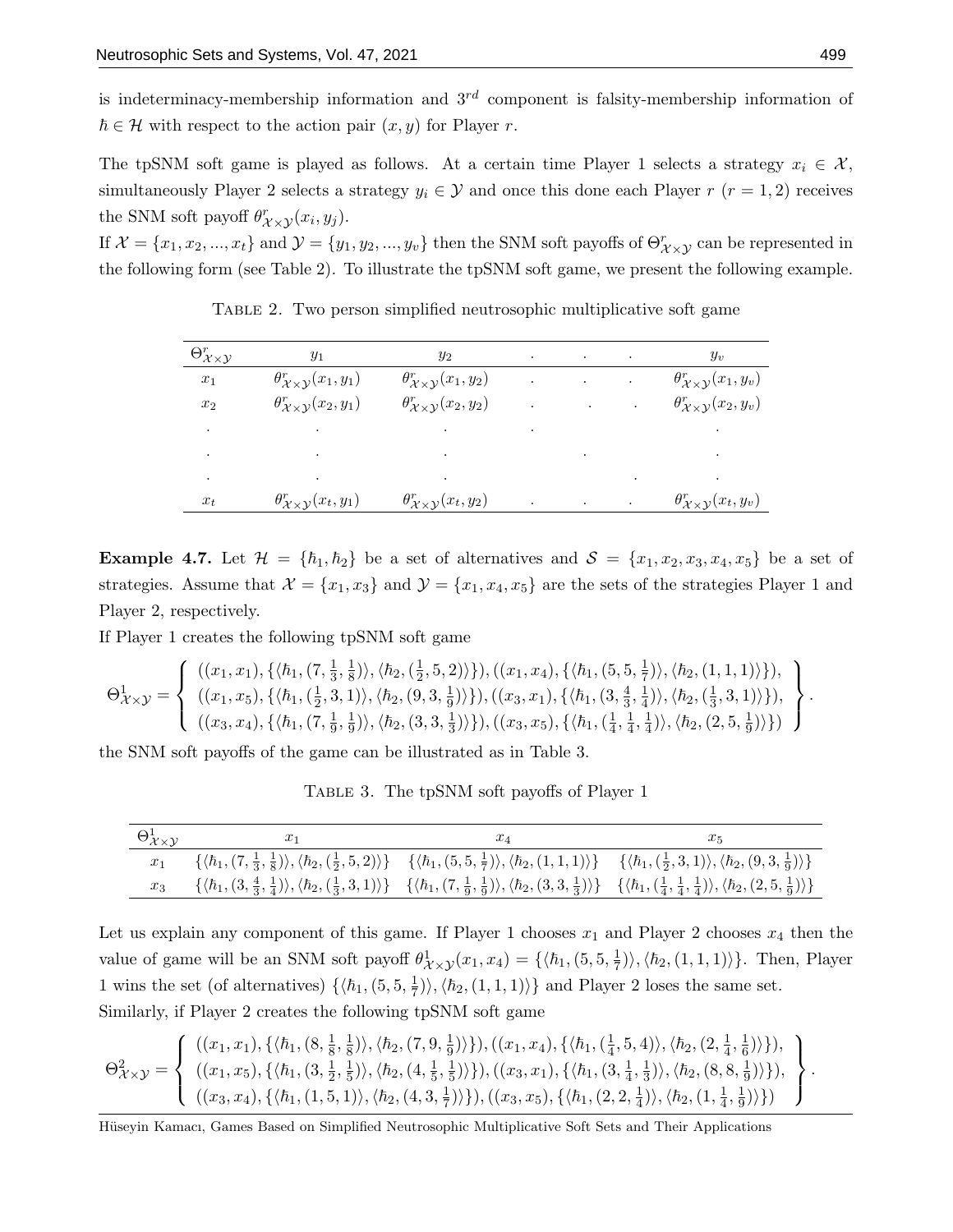| $\Theta_{\mathcal{X}\times\mathcal{Y}}^2$ | $x_1$                                                                                                                                                                                                                                                                                          | XЛ                                                                                                                                                                                                                                                                                                                                 |  |
|-------------------------------------------|------------------------------------------------------------------------------------------------------------------------------------------------------------------------------------------------------------------------------------------------------------------------------------------------|------------------------------------------------------------------------------------------------------------------------------------------------------------------------------------------------------------------------------------------------------------------------------------------------------------------------------------|--|
|                                           |                                                                                                                                                                                                                                                                                                | $\{\langle \hbar_1, (8, \frac{1}{8}, \frac{1}{8}), \langle \hbar_2, (7, 9, \frac{1}{9}) \rangle\}$ $\{\langle \hbar_1, (\frac{1}{4}, 5, 4) \rangle, \langle \hbar_2, (2, \frac{1}{4}, \frac{1}{6}) \rangle\}$ $\{\langle \hbar_1, (3, \frac{1}{2}, \frac{1}{5}) \rangle, \langle \hbar_2, (4, \frac{1}{5}, \frac{1}{5}) \rangle\}$ |  |
|                                           | $x_3 \quad \{\langle h_1, (3, \frac{1}{4}, \frac{1}{3})\rangle, \langle h_2, (8, 8, \frac{1}{9})\rangle\} \quad \{\langle h_1, (1,5,1)\rangle, \langle h_2, (4, 3, \frac{1}{7})\rangle\} \quad \{\langle h_1, (2, 2, \frac{1}{4})\rangle, \langle h_2, (1, \frac{1}{4}, \frac{1}{9})\rangle\}$ |                                                                                                                                                                                                                                                                                                                                    |  |

Table 4. The tpSNM soft payoffs of Player 2

the SNM soft payoffs of the game can be tabularized as in Table 4.

The component  $(x_1, x_4)$  in this game (or the component in first row-second column of Table 4) can be interpreted that the value of game will be an SNM soft payoff  $\theta_{\mathcal{X}\times\mathcal{Y}}^2(x_1, x_4)$  $\{\langle \hbar_1, (\frac{1}{4}$  $\langle \varphi_4, 5, 4 \rangle \rangle, \langle \hbar_2, (2, \frac{1}{4})$  $\frac{1}{4}, \frac{1}{6}$  $\{\frac{1}{6}\}\$  when Player 1 chooses  $x_1$  and Player 2 chooses  $x_4$ . Then, Player 1 wins the set (of alternatives)  $\{\langle \hbar_1, (\frac{1}{4}, \cdot)\rangle\}$  $\langle \varphi_4,5,4\rangle\rangle, \langle \hbar_2,(2,{\textstyle\frac{1}{4}}% )\varphi_4,4\rangle$  $\frac{1}{4}, \frac{1}{6}$  $\left(\frac{1}{6}\right)$ } and Player 2 loses the same set.

**Definition 4.8.** Let  $\theta_{\chi\times\chi}^r$  be an SNM soft payoff function of a tpSNM soft game  $\Theta_{\chi\times\chi}^r$ . If the following properties are satisfied

 $(1):$ 

$$
\widetilde{\bigcup}_{i=1}^t \theta_{\mathcal{X}\times\mathcal{Y}}^r(x_i, y_j) = \left\{ \left\langle \begin{array}{c} \left\{ \begin{array}{c} \max \\ i \in \{1, 2, \ldots, t\}} \{\theta_{\mathcal{X}\times\mathcal{Y}}^r(x_i, y_j)\}, \\ \min \limits_{i \in \{1, 2, \ldots, t\}} \{\tau_{\mathcal{X}\times\mathcal{Y}}^r(x_i, y_j)\}, \\ \min \limits_{i \in \{1, 2, \ldots, t\}} \{\sigma_{\mathcal{X}\times\mathcal{Y}}^r(x_i, y_j)\} \end{array} \right\rangle \right\} : \hbar \in \mathcal{H} \end{array} \right\} = \theta_{\mathcal{X}\times\mathcal{Y}}^r(x, y),
$$

(2):

$$
\widetilde{\bigcap}_{j=1}^{v} \theta_{\mathcal{X}\times\mathcal{Y}}^{r}(x_i, y_j) = \left\{ \left\langle \begin{array}{c} \underset{j \in \{1, 2, \ldots, v\}}{\min} \{\rho_{\mathcal{X}\times\mathcal{Y}}^{r}(x_i, y_j)\}, \\ \underset{j \in \{1, 2, \ldots, v\}}{\max} \{\tau_{\mathcal{X}\times\mathcal{Y}}^{r}(x_i, y_j)\}, \\ \underset{j \in \{1, 2, \ldots, v\}}{\max} \{\sigma_{\mathcal{X}\times\mathcal{Y}}^{r}(x_i, y_j)\} \end{array} \right\} \right\} : \hbar \in \mathcal{H} \right\} = \theta_{\mathcal{X}\times\mathcal{Y}}^{r}(x, y),
$$

then  $\theta_{\mathcal{X}\times\mathcal{Y}}^{r}(x,y)$  is named a simplified neutrosophic multiplicative soft saddle point value (SNM soft saddle point value) and  $(x, y)$  is called an SNM soft saddle point of Player r in the tpSNM soft game.

Note that if  $(x, y)$  is an SNM soft saddle point of a tpSNM soft game  $\Theta^1_{\mathcal{X}\times\mathcal{Y}}$  then Player 1 can win at least by selecting the strategy  $x \in \mathcal{X}$  and Player 2 can keep her/his loss to at most  $\theta^1_{\mathcal{X}\times\mathcal{Y}}(x,y)$  by selecting the strategy  $y \in \mathcal{Y}$ . Hence the tpSNM soft saddle point is a value of the tpSNM soft game.

**Example 4.9.** Let  $\mathcal{H} = \{\hbar_1, \hbar_2, \hbar_3, \hbar_4\}$  be a set of alternatives and  $\mathcal{X} = \{x_1, x_2, x_3\}$  and  $\mathcal{Y} = \{y_1, y_2\}$ be the sets of the strategies Player 1 and Player 2, respectively. Then, tpSNM soft game of Player 1 is presented as in Table 5.

TABLE 5. The tpSNM soft game  $\Theta_{\mathcal{X}\times\mathcal{Y}}^1$  of Player 1

| $\Theta^1_{\mathcal{X}\times\mathcal{Y}}$ | $y_1$ |                                                                                                                                                                                                                                                                                                                                                                                                 |
|-------------------------------------------|-------|-------------------------------------------------------------------------------------------------------------------------------------------------------------------------------------------------------------------------------------------------------------------------------------------------------------------------------------------------------------------------------------------------|
| $x_1$                                     |       | $\{\langle h_1,(5,4,\frac{1}{6})\rangle,\langle h_2,(\frac{1}{2},1,1)\rangle,\langle h_3,(3,\frac{1}{7},\frac{1}{6})\rangle,\langle h_4,(\frac{1}{5},4,3)\rangle\} \qquad \{\langle h_1,(3,4,\frac{1}{5})\rangle,\langle h_2,(\frac{1}{3},3,\frac{1}{3})\rangle,\langle h_3,(\frac{1}{8},\frac{1}{2},\frac{1}{2})\rangle,\langle h_4,(1,4,1)\rangle\}$                                          |
| $x_2$                                     |       | $\{\langle h_1, (5,2,\frac{1}{8})\rangle, \langle h_2, (\frac{1}{2},1,\frac{1}{5})\rangle, \langle h_3, (3,\frac{1}{9},\frac{1}{9})\rangle, \langle h_4, (4,\frac{1}{5},\frac{1}{4})\rangle\}$ $\{\langle h_1, (3,3,\frac{1}{5})\rangle, \langle h_2, (\frac{1}{3},3,\frac{1}{4})\rangle\}, \langle h_3, (2,\frac{1}{3},\frac{1}{5})\rangle, \langle h_4, (3,\frac{1}{4},\frac{1}{3})\rangle\}$ |
| $x_3$                                     |       | $\{\langle h_1, (2,2,\frac{1}{5})\rangle, \langle h_2, (\frac{1}{4},4,\frac{1}{5})\rangle, \langle h_3, (3,\frac{1}{9},\frac{1}{3})\rangle, \langle h_4, (\frac{1}{5},\frac{1}{2},3)\rangle\} \quad \{\langle h_1, (\frac{1}{9},3,\frac{1}{3})\rangle, \langle h_2, (\frac{1}{8},4,\frac{1}{3})\rangle, \langle h_3, (\frac{1}{4},5,\frac{1}{3})\rangle, \langle h_4, (1,4,1)\rangle\}$         |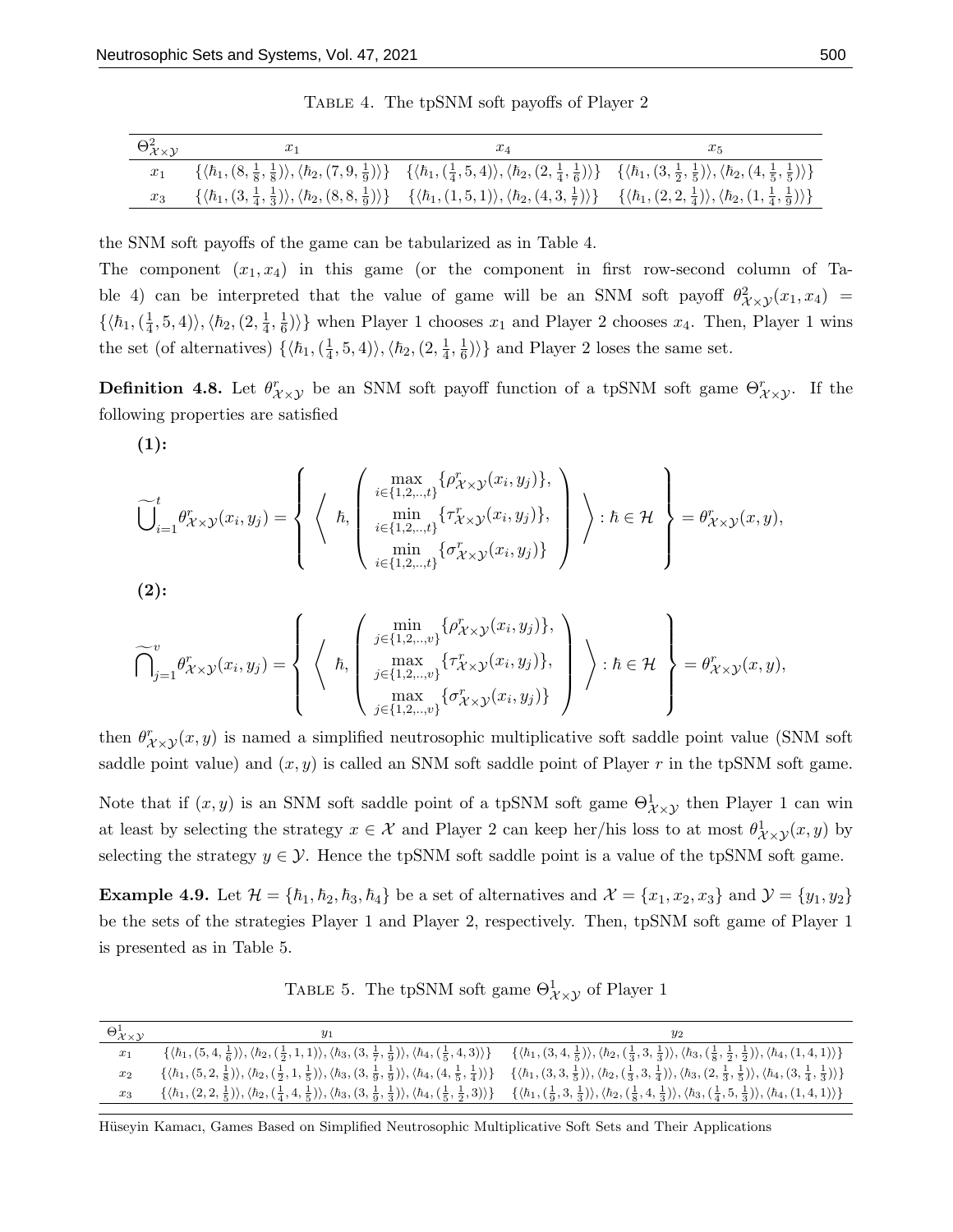Then, we have

 $\bigcup_{i=1}^{3} \theta_{\mathcal{X}\times\mathcal{Y}}^{1}(x_i, y_1) = \{\langle \hbar_1, (5, 2, \frac{1}{8}, \frac{1}{8}, \frac{1}{8}, \frac{1}{8}, \frac{1}{8}, \frac{1}{8}, \frac{1}{8}, \frac{1}{8}\rangle\}$  $\langle \hbar_2, (\frac{1}{2} \$  $\frac{1}{2}$ , 1,  $\frac{1}{5}$  $|\frac{1}{5})\rangle,\langle\hbar_3,(3,\frac{1}{9}% )\rangle$  $\frac{1}{9}, \frac{1}{9}$  $\ket{\frac{1}{9}}\rangle,\langle\hbar_4,(4,\frac{1}{5}% ,\overline{4},\underline{5},\underline{6},\underline{6},\underline{7})\rangle$  $\frac{1}{5}, \frac{1}{4}$  $\frac{1}{4})\rangle\},$  $\bigcup_{i=1}^{3} \theta_{\mathcal{X} \times \mathcal{Y}}^{1}(x_i, y_2) = \{ \langle h_1, (3, 3, \frac{1}{5}) \rangle \}$  $|\frac{1}{5})\rangle,\langle\hbar_2,(\frac{1}{3}% )\rangle$  $\frac{1}{3}$ , 3,  $\frac{1}{4}$  $\frac{1}{4})\rangle,\langle\hbar_{3},(2,\frac{1}{3}% ,\overline{3})\rangle$  $\frac{1}{3}, \frac{1}{5}$  $|\frac{1}{5})\rangle,\langle\hbar_4,(3,\frac{1}{4}% )\rangle$  $\frac{1}{4}, \frac{1}{3}$  $\frac{1}{3})\rangle\},$ and  $\bigcap_{j=1}^2 \theta_{\mathcal{X}\times\mathcal{Y}}^1(x_1,y_j)=\{\langle \hbar_1,(3,4,\frac{1}{5})\rangle$  $|\frac{1}{5})\rangle,\langle\hbar_2,(\frac{1}{3}% )\rangle$  $\langle \bar{n}_3,3,1)\rangle,\langle \bar{n}_3,(\frac{1}{8}\$  $\frac{1}{8}, \frac{1}{2}$  $\frac{1}{2}, \frac{1}{2}$  $\ket{\frac{1}{2}}\rangle,\langle\hbar_4,(\frac{1}{5}% ,\phantom{a}1_{\phantom{a})}\rangle$  $\frac{1}{5}, 4, 3)\rangle\},$  $\bigcap_{j=1}^2 \theta^1_{\mathcal{X} \times \mathcal{Y}}(x_2, y_j) = \{ \langle h_1, (3, 3, \frac{1}{5}) \rangle \}$  $\ket{\frac{1}{5}}\rangle, \langle \hbar_2, (\frac{1}{3}$  $\frac{1}{3}$ , 3,  $\frac{1}{4}$  $\ket{\frac{1}{4}}\rangle, \langle \hbar_3,(2,\frac{1}{3}% )\rangle$  $\frac{1}{3}, \frac{1}{5}$  $\ket{\frac{1}{5}}\rangle,\langle\hbar_4,(3,\frac{1}{4}% )\rangle$  $\frac{1}{4}, \frac{1}{3}$  $\frac{1}{3})\rangle\},$  $\bigcap_{j=1}^2 \theta_{\mathcal{X} \times \mathcal{Y}}^1(x_3, y_j) = \{ \langle \hbar_1, (\frac{1}{9}) \rangle \}$  $\frac{1}{9}$ , 3,  $\frac{1}{3}$  $\ket{\frac{1}{3}}\rangle,\langle\hbar_2,(\frac{1}{8}$  $\frac{1}{8}$ , 4,  $\frac{1}{3}$  $\ket{\frac{1}{3}}\rangle,\langle\hbar_3,(\frac{1}{4}% ,\overline{b}_3,\overline{b}_4)\rangle$  $\frac{1}{4}$ , 5,  $\frac{1}{3}$  $\ket{\frac{1}{3}}\rangle,\langle\hbar_4,(\frac{1}{5}% ,\overline{b}_4,(\overline{b}_4),(\overline{b}_4,(\overline{b}_4),(\overline{b}_4),(\overline{b}_4),(\overline{b}_4),(\overline{b}_4),(\overline{b}_4),(\overline{b}_4),(\overline{b}_4),(\overline{b}_4),(\overline{b}_4),(\overline{b}_4),(\overline{b}_4),(\overline{b}_4),(\overline{b}_4),(\overline{b}_4),(\overline{b}_4),(\overline{b}_4),(\overline{b}_4),(\overline{b}_4),(\overline{b}_4),(\overline{b}_4),(\$  $\frac{1}{5}, 4, 1)\rangle\}.$ Since  $\bigcup_{i=1}^{3}$  $\int_{i=1}^{3} \theta_{\mathcal{X}\times\mathcal{Y}}^{1}(x_i, y_2) = \bigcap_{j=1}^{2} \theta_{\mathcal{X}\times\mathcal{Y}}^{1}(x_2, y_j) = \theta_{\mathcal{X}\times\mathcal{Y}}^{1}(x_2, y_2),$ we say that  $\theta_{\mathcal{X}\times\mathcal{Y}}^1(x_2,y_2) = \{ \langle h_1, (3, 3, \frac{1}{5}, \frac{1}{5}, h_1), (3, 3, \frac{1}{5}, h_2), (h_1, h_2), (h_2, h_3), (h_2, h_2), (h_2, h_3), (h_2, h_3), (h_3, h_3), (h_3, h_3), (h_3, h_3), (h_3, h_3), (h_3, h_3), (h_3, h_3), (h_3, h_3), (h_3, h_3), (h_3, h_3), (h_3, h_$  $\ket{\frac{1}{5}}\rangle,\langle\hbar_2,(\frac{1}{3}% ,\overline{\omega}_3),(\overline{\omega}_1,\overline{\omega}_2)\rangle$  $\frac{1}{3}$ , 3,  $\frac{1}{4}$  $\langle \hbar_3,(2,\frac{1}{3}% )\rangle$  $\frac{1}{3}, \frac{1}{5}$  $\ket{\frac{1}{5}}\rangle,\langle\hbar_4,(3,\frac{1}{4}% )\rangle$  $\frac{1}{4}, \frac{1}{3}$  $\langle \frac{1}{3} \rangle$ } is an SNM soft saddle point value of the tpSNM soft game. Hence, the value of the tpSNM soft game is  $\{\langle \hbar_1,(3,3,\frac{1}{5}% ,4,4,4\rangle\}$  $\frac{1}{5})\rangle,\langle\hbar_2,(\frac{1}{3}% )\rangle$  $\frac{1}{3}$ , 3,  $\frac{1}{4}$  $\frac{1}{4})\rangle,\langle\hbar_{3},(2,\frac{1}{3}% ,\overline{3})\rangle$  $\frac{1}{3}, \frac{1}{5}$  $\langle \hbar_4,(3,\frac{1}{4}% )\rangle$  $\frac{1}{4}, \frac{1}{3}$  $\frac{1}{3})\rangle$ .

Note that every tpSNM soft game has not an SNM soft saddle point value. For instance, in Example 4.9, if  $\{\langle \hbar_1, (3, 3, \frac{1}{5}, \mathbf{5}, \mathbf{6}, \mathbf{8}, \mathbf{8}, \mathbf{9}, \mathbf{9}, \mathbf{1}\rangle\}$  $\ket{\frac{1}{5}}\rangle,\langle\hbar_2,(\frac{1}{3}% ,\overline{\omega}_3),(\overline{\omega}_1,\overline{\omega}_2)\rangle$  $\frac{1}{3}$ , 3,  $\frac{1}{4}$  $\ket{\frac{1}{4}}\rangle,\langle\hbar_3,(2,\frac{1}{3}% )\rangle$  $\frac{1}{3}, \frac{1}{5}$  $|\frac{1}{5})\rangle,\langle\hbar_4,(5,5,\frac{1}{5}% )\rangle$  $\left\{\frac{1}{5}\right\}\right\}$  is taken instead of  $\{\langle \hbar_1, (3, 3, \frac{1}{5}$  $\ket{\frac{1}{5}}\rangle,\langle\hbar_2,(\frac{1}{3}% ,\overline{\omega}_3),(\overline{\omega}_2,\overline{\omega}_4)\rangle$  $\frac{1}{3}$ , 3,  $\frac{1}{4}$  $\frac{1}{4})\rangle,\langle\hbar_{3},(2,\frac{1}{3}% ,\overline{3})\rangle$  $\frac{1}{3}, \frac{1}{5}$  $\ket{\frac{1}{5}}\rangle,\langle\hbar_4,(3,\frac{1}{4}% )\rangle$  $\frac{1}{4}, \frac{1}{3}$  $\{\frac{1}{3}\}\$  in the SNM soft payoff  $\theta_{\mathcal{X}\times\mathcal{Y}}^1(x_2, y_2)$  then this tpSNM soft game has not an SNM soft saddle point value. If the saddle point cannot found for a tpSNM soft game then simplified neutrosophic multiplicative soft upper value and simplified neutrosophic multiplicative soft lower value of tpSNM soft game may be used. These concepts are given in the following definition.

**Definition 4.10.** Let  $\Theta_{\chi\times\chi}$  be a tpSNM soft game with its SNM soft payoff function  $\theta_{\chi\times\chi}$ , where  $\mathcal{X} = \{x_i : i = 1, 2, ..., t\}$  and  $\mathcal{Y} = \{y_j : j = 1, 2, ..., t\}$ . Then,

(a): SNM soft upper value of the tpSNM soft game, symbolized by  $V_U$ , is defined by

$$
V_U = \widehat{\bigcap}_{j=1}^v (\widetilde{\bigcup}_{i=1}^t (\theta_{\mathcal{X}\times\mathcal{Y}}(x_i, y_j)))
$$
\n(9)

(b): SNM soft lower value of the tpSNM soft game, symbolized by  $V_L$ , is defined by

$$
V_L = \widetilde{\bigcup}_{i=1}^t (\widetilde{\bigcap}_{j=1}^v (\theta_{\mathcal{X}\times\mathcal{Y}}(x_i, y_j)))
$$
\n(10)

(c): If the SNM soft upper value and SNM soft lower value of the tpSNM soft game are equal then these are called value of the tpSNM soft game, symbolized by V. That is,  $V = V_U = V_L$ .

Example 4.11. Let us consider Table 5 in Example 4.9. Then, we have that the SNM soft upper value  $V_U$  and SNM soft lower value  $V_L$  are equal, i.e.,

$$
V_U=V_L=\{\langle\hbar_1,(3,3,\frac{1}{5})\rangle,\langle\hbar_2,(\frac{1}{3},3,\frac{1}{4})\rangle,\langle\hbar_3,(2,\frac{1}{3},\frac{1}{5})\rangle,\langle\hbar_4,(3,\frac{1}{4},\frac{1}{3})\rangle\}.
$$

Therefore, we can say that the value of the tpSNM soft game is  $V = V_U = V_L$ . On the other hand, for the SNM soft payoff  $\theta_{\mathcal{X}\times\mathcal{Y}}^1(x_2, y_2)$  in Table 5, if

$$
\{\langle\hbar_1,(3,3,\frac{1}{5})\rangle,\langle\hbar_2,(\frac{1}{3},3,\frac{1}{4})\rangle,\langle\hbar_3,(2,\frac{1}{3},\frac{1}{5})\rangle,\langle\hbar_4,(3,\frac{1}{4},\frac{1}{3})\rangle\}
$$

Hüseyin Kamacı, Games Based on Simplified Neutrosophic Multiplicative Soft Sets and Their Applications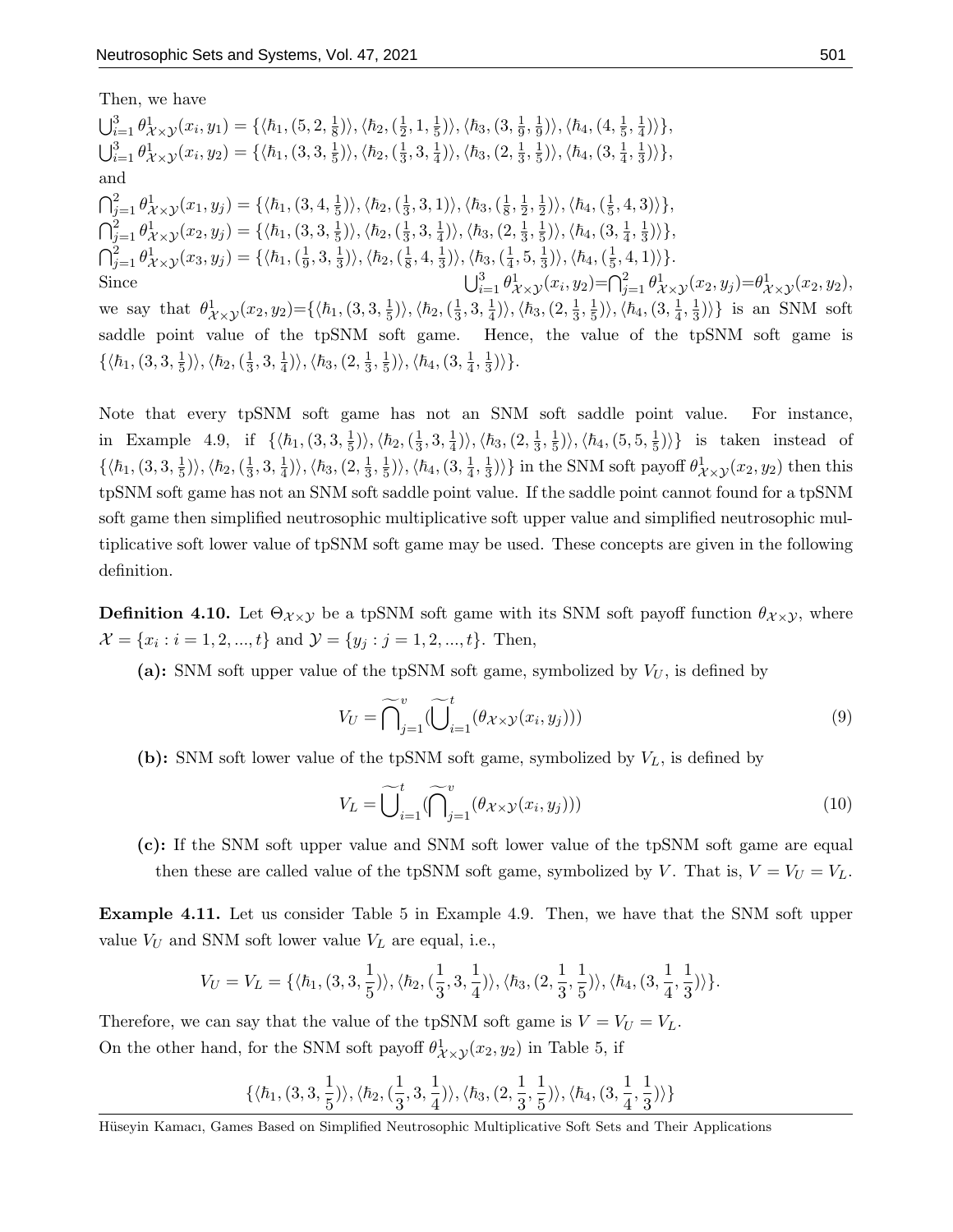is replaced by  $\{\langle \hbar_1,(3,3,\frac{1}{5})\rangle\}$  $\frac{1}{5})\rangle,\langle \hbar_2,(\frac{1}{3}% )\rangle$  $\frac{1}{3}$ , 3,  $\frac{1}{4}$  $\frac{1}{4})\rangle,\langle\hbar_3,(2,\frac{1}{3}% )\rangle$  $\frac{1}{3}, \frac{1}{5}$  $\langle \hbar_4,(\hskip-1.5pt\scriptstyle{5},\hskip-1.5pt\scriptstyle{5},\hskip-1.5pt\scriptstyle{\frac{1}{5}}\hskip-1.5pt\scriptstyle{)}\rangle, \langle \hbar_4,(\hskip-1.5pt\scriptstyle{5},\hskip-1.5pt\scriptstyle{5},\hskip-1.5pt\scriptstyle{\frac{1}{5}}\hskip-1.5pt\scriptstyle{)}$  $\frac{1}{5}$ ) then we calculate the SNM soft upper value  $V_U$  and the SNM soft lower value  $V_L$  as

$$
V_U = \widetilde{\bigcap}_{j=1}^2 (\widetilde{\bigcup}_{i=1}^3 (\theta_{\mathcal{X}\times\mathcal{Y}}^1(x_i, y_j))) = \{ \langle \hbar_1, (3,3,\frac{1}{5}) \rangle, \langle \hbar_2, (\frac{1}{3},3,\frac{1}{4}) \rangle, \langle \hbar_3, (2,\frac{1}{3},\frac{1}{5}) \rangle, \langle \hbar_4, (4,4,\frac{1}{4}) \rangle \},
$$
  

$$
V_L = \widetilde{\bigcup}_{i=1}^3 (\widetilde{\bigcap}_{j=1}^2 (\theta_{\mathcal{X}\times\mathcal{Y}}^1(x_i, y_j))) = \{ \langle \hbar_1, (3,3,\frac{1}{5}) \rangle, \langle \hbar_2, (\frac{1}{3},3,\frac{1}{4}) \rangle, \langle \hbar_3, (2,\frac{1}{3},\frac{1}{5}) \rangle, \langle \hbar_4, (4,4,\frac{1}{4}) \rangle \}.
$$

Thus, since  $V_U = V_L$ , we deduce that the value of the tpSNM soft game  $\Theta^1_{\mathcal{X}\times\mathcal{Y}}$  is  $\{\langle \hbar_1,(3,3,\frac{1}{5}% ,4,4,4\rangle\}$  $\ket{\frac{1}{5}}\rangle,\langle\hbar_2,(\frac{1}{3}% ,\overline{\omega}_3),(\overline{\omega}_1,\overline{\omega}_2)\rangle$  $\frac{1}{3}$ , 3,  $\frac{1}{4}$  $\langle \hbar_3,(2,\frac{1}{3}% )\rangle$  $\frac{1}{3}, \frac{1}{5}$  $\ket{\frac{1}{5}}\rangle,\langle\hbar_4,(4,4,\frac{1}{4}%$  $\frac{1}{4})\rangle$ .

**Theorem 4.12.** Let  $V_U$  and  $V_L$  be the values of SNM soft upper and SNM soft lower of a tpSNM soft game, respectively. Then,

$$
V_L \subseteq V_U. \tag{11}
$$

*Proof.* Suppose that  $V_U$  and  $V_L$  are the SNM soft upper and lower values a tpSNM soft game, respectively. Also,  $\mathcal{X} = \{x_i : i = 1, 2, ..., t\}$  and  $\mathcal{Y} = \{y_j : j = 1, 2, ..., t\}$  are sets of strategies for Player 1 and Player 2, respectively. Then, we calculate

$$
V_{L} = \widetilde{\bigcup}_{i=1}^{t} (\widehat{\bigcap}_{j=1}^{v} (\theta_{X\times\mathcal{Y}}(x_{i}, y_{j}))) = \begin{cases} \left\langle h, \begin{pmatrix} \min_{i\in\{1,2,\ldots,t\}} \sum_{j\in\{1,2,\ldots,t\}} \left\{(\theta_{X\times\mathcal{Y}}(x_{i}, y_{j})\right\}, \\ \min_{i\in\{1,2,\ldots,t\}} \sum_{j\in\{1,2,\ldots,t\}} \left\{(\pi_{X\times\mathcal{Y}}(x_{i}, y_{j})\right\}, \\ \min_{i\in\{1,2,\ldots,t\}} \left\{(\pi_{X\times\mathcal{Y}}(x_{i}, y_{j})\right\}, \\ \min_{j\in\{1,2,\ldots,t\}} \left\{(\pi_{X\times\mathcal{Y}}(x_{i}, y_{j})\right\}, \\ \max_{j\in\{1,2,\ldots,t\}} \left\{(\pi_{X\times\mathcal{Y}}(x_{i}, y_{j}))\right\} \right\} \end{cases} ; h \in \mathcal{H} \end{cases}
$$
\n
$$
\subseteq \left\{ \left\langle h, \begin{pmatrix} \min_{j\in\{1,2,\ldots,t\}} \left\{(\pi_{X\times\mathcal{Y}}(x_{i}, y_{j})\right\}, \\ \max_{j\in\{1,2,\ldots,t\}} \left\{(\pi_{X\times\mathcal{Y}}(x_{i}, y_{j}))\right\} \\ \max_{j\in\{1,2,\ldots,t\}} \left\{(\pi_{X\times\mathcal{Y}}(x_{i}, y_{j}))\right\} \right\} \end{pmatrix} ; h \in \mathcal{H} \right\}
$$
\n
$$
\subseteq \left\{ \left\langle h, \begin{pmatrix} \max_{i\in\{1,2,\ldots,t\}} \left\{(\pi_{X\times\mathcal{Y}}(x_{i}, x_{j}, y_{j})\right\}, \\ \max_{i\in\{1,2,\ldots,t\}} \left\{(\pi_{X\times\mathcal{Y}}(x_{i}, x_{j}, y_{j}))\right\} \\ \min_{i\in\{1,2,\ldots,t\}} \left\{(\pi_{X\times\mathcal{Y}}(x_{i}, y_{j}))\right\} \right\} \end{pmatrix} ; h \in \mathcal{H} \right\}
$$
\n

where  $i_{p_1}, i_{p_2}, i_{p_3} \in \{1, 2, ..., t\}$  and  $j_{p_1}, j_{p_2}, j_{p_3} \in \{1, 2, ..., v\}$ . Hence, we have  $V_L \subseteq V_U$ .

Hüseyin Kamacı, Games Based on Simplified Neutrosophic Multiplicative Soft Sets and Their Applications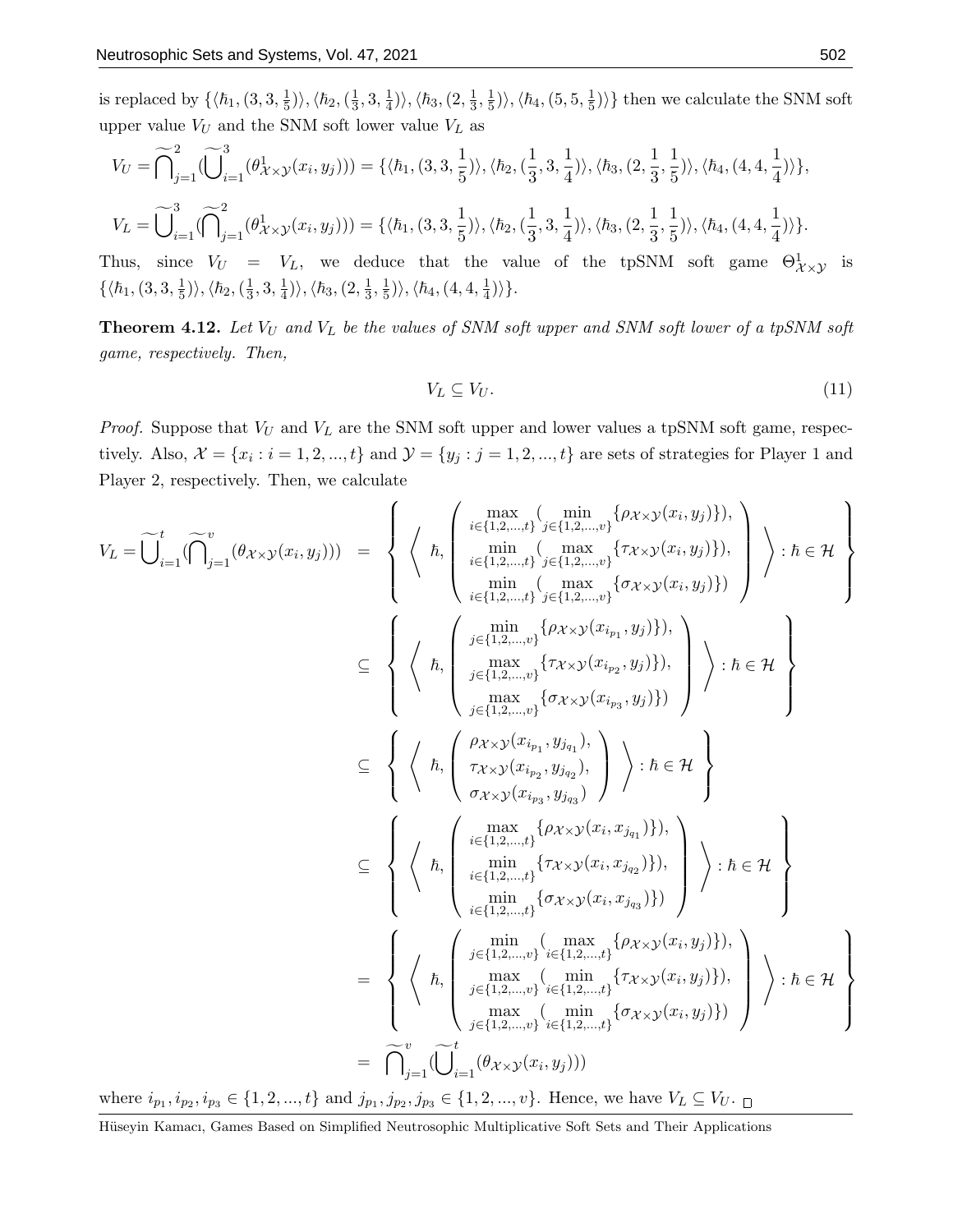**Example 4.13.** For the SNM soft payoff  $\theta_{\mathcal{X}\times\mathcal{Y}}^1(x_2, y_2)$  in Table 5, we take

$$
\theta_{\mathcal{X}\times\mathcal{Y}}^1(x_2,y_2)=\{\langle\hbar_1,(3,3,\frac{1}{5})\rangle,\langle\hbar_2,(\frac{1}{3},3,\frac{1}{4})\rangle,\langle\hbar_3,(2,\frac{1}{3},\frac{1}{5})\rangle,\langle\hbar_4,(\frac{1}{6},5,\frac{1}{6})\rangle\}.
$$

Then, we obtain the SNM soft upper value  $V_U$  and the SNM soft lower value  $V_L$  as

$$
V_U = \widetilde{\bigcap}_{j=1}^2 (\widetilde{\bigcup}_{i=1}^3 (\theta_{\mathcal{X}\times\mathcal{Y}}^1(x_i, y_j))) = \{ \langle \hbar_1, (3, 3, \frac{1}{5}) \rangle, \langle \hbar_2, (\frac{1}{3}, 3, \frac{1}{4}) \rangle, \langle \hbar_3, (2, \frac{1}{3}, \frac{1}{5}) \rangle, \langle \hbar_4, (1, 4, \frac{1}{4}) \rangle \}
$$

and

$$
V_L = \widetilde{\bigcup}_{i=1}^3 (\widetilde{\bigcap}_{j=1}^2 (\theta_{\mathcal{X}\times\mathcal{Y}}^1(x_i, y_j))) = \{ \langle \hbar_1, (3, 3, \frac{1}{5}) \rangle, \langle \hbar_2, (\frac{1}{3}, 3, \frac{1}{4}) \rangle, \langle \hbar_3, (2, \frac{1}{3}, \frac{1}{5}) \rangle, \langle \hbar_4, (\frac{1}{5}, 4, \frac{1}{4}) \rangle \}.
$$

It is clear that  $V_L \subseteq V_U$ .

**Theorem 4.14.** Let  $\theta_{\mathcal{X}\times\mathcal{Y}}(x,y)$  be an SNM soft saddle point value, and  $V_U$  and  $V_L$  be the values of SNM soft upper and SNM soft lower of a tpSNM soft game, respectively. Then,

$$
V_L \subseteq \theta_{\mathcal{X} \times \mathcal{Y}}(x, y) \subseteq V_U. \tag{12}
$$

*Proof.* It can be demonstrated using techniques similar to those in the proof of Theorem 4.12.  $\Box$ 

**Corollary 4.15.** Let  $(x, y)$  be an SNM soft saddle point, and  $V_U$  and  $V_L$  be the values of SNM soft upper and SNM soft lower of a tpSNM soft game, respectively. If  $V_U = V_L = V$  then  $\theta_{\mathcal{X}\times\mathcal{Y}}(x, y)$  is exactly V.

Example 4.16. Consider the SNM soft saddle point value in Example 4.9, and SNM soft upper value  $V_U$  and SNM soft upper value  $V_L$  in Example 4.11. It is obvious that the SNM soft saddle point value  $\theta_{\mathcal{X}\times\mathcal{Y}}^1(x_2, y_2)$  is exactly  $V = V_U = V_L$ .

Note that in every tpSNM soft game, the SNM soft upper value  $V_U$  and SNM soft lower value  $V_L$  cannot be equals. If  $V_U \neq V_L$  in a tpSNM soft game then we achieve the solution of game by using the following simplified neutrosophic multiplicative soft dominated strategy (SNM soft dominated strategy).

**Definition 4.17.** Let  $\Theta_{\chi\times\chi}$  be a tpSNM soft game with its SNM soft payoff function  $\theta_{\chi\times\chi}$ . Then,

- (a): a strategy  $x_i \in \mathcal{X}$  is termed to be an SNM soft dominated to another strategy  $x_k \in \mathcal{X}$  if  $\theta_{\mathcal{X}\times\mathcal{Y}}(x_k, y) \subseteq \theta_{\mathcal{X}\times\mathcal{Y}}(x_i, y)$  for all  $y \in \mathcal{Y}$ ,
- (b): a strategy  $y_j \in \mathcal{Y}$  is termed to be an SNM soft dominated to another strategy  $y_l \in \mathcal{Y}$  if  $\theta_{\mathcal{X}\times\mathcal{Y}}(x,y_i)\subseteq\theta_{\mathcal{X}\times\mathcal{Y}}(x,y_l)$  for all  $x\in\mathcal{X}$ .

By using the SNM soft dominated strategy, tpSNM soft games may be reduced by deleting columns and rows, which are obviously bad for the player of game. This process of eliminating SNM soft dominated strategies sometimes leads us to a solution of a tpSNM soft game. This method of solving tpSNM soft game is named a simplified neutrosophic multiplicative soft elimination method (SNM soft elimination method).

Now, let us solve the following tpSNM soft game by using the SNM soft elimination method.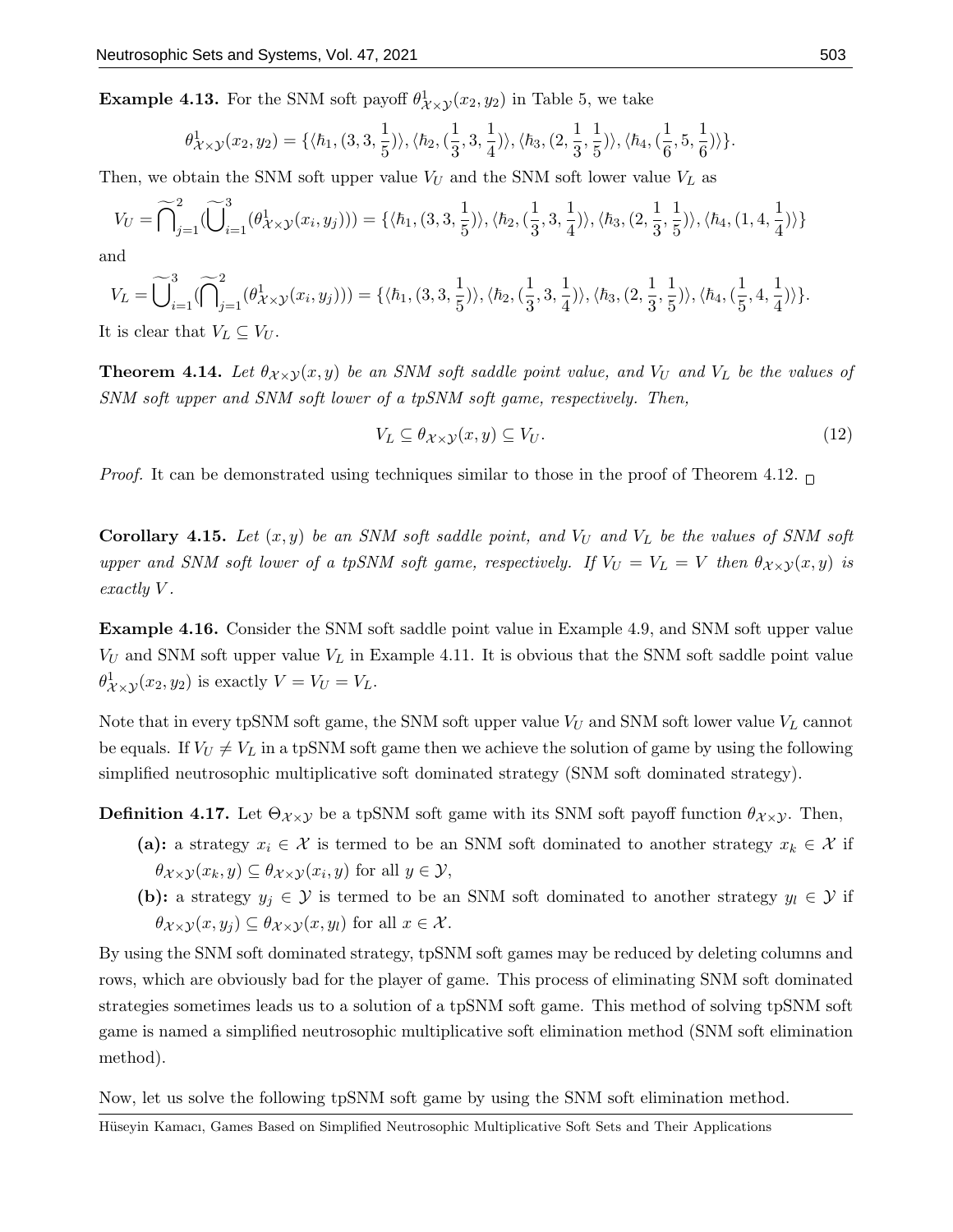**Example 4.18.** We consider Table 5 in Example 4.9. Since  $\theta_{\mathcal{X}\times\mathcal{Y}}^1(x_1,y_j) \subseteq \theta_{\mathcal{X}\times\mathcal{Y}}^1(x_2,y_j)$  and  $\theta_{\mathcal{X}\times\mathcal{Y}}^1(x_3,y_j) \subseteq \theta_{\mathcal{X}\times\mathcal{Y}}^1(x_2,y_j)$  for all  $y_j \in \mathcal{Y}$ , we can say that the strategy  $x_2$  dominates to the strategies  $x_1$  and  $x_3$ . That is, the first row and third row are deleted from Table 5, and so Table 6 are created.

TABLE 6. The reduced tpSNM soft game  $\Theta_{\mathcal{X}\times\mathcal{Y}}^1$  for dominated strategy  $x_i$ 

| $\Theta^1_{\mathcal{X}\times\mathcal{Y}}$ |                                                                                                                                                                                                                                                                                                                                                                                                               | บว |
|-------------------------------------------|---------------------------------------------------------------------------------------------------------------------------------------------------------------------------------------------------------------------------------------------------------------------------------------------------------------------------------------------------------------------------------------------------------------|----|
| $x_2$                                     | $\{\langle\hbar_1,(5,2,\frac{1}{8})\rangle,\langle\hbar_2,(\frac{1}{2},1,\frac{1}{5})\rangle,\langle\hbar_3,(3,\frac{1}{9},\frac{1}{9})\rangle,\langle\hbar_4,(4,\frac{1}{5},\frac{1}{4})\rangle\}\quad \, \{\langle\hbar_1,(3,3,\frac{1}{5})\rangle,\langle\hbar_2,(\frac{1}{3},3,\frac{1}{4})\rangle,\langle\hbar_3,(2,\frac{1}{3},\frac{1}{5})\rangle,\langle\hbar_4,(3,\frac{1}{4},\frac{1}{3})\rangle\}$ |    |

Now, we consider Table 6. Since  $\theta_{\mathcal{X}\times\mathcal{Y}}^1(x_2, y_2) \subseteq \theta_{\mathcal{X}\times\mathcal{Y}}^1(x_2, y_1)$  for all  $x_2 \in \mathcal{X}$ , we can say that the strategy  $y_1$  is dominated by the strategy  $y_2$ . Player 1 has SNM soft dominated strategy  $y_2$  so that the strategy  $y_1$  is eliminated. Thus, we delete the first column from Table 6 and present Table 7.

TABLE 7. The reduced tpSNM soft game  $\Theta^1_{\mathcal{X}\times\mathcal{Y}}$  for dominated strategies  $x_i$  and  $y_j$ 

| $x_{2}$ | $\{\langle \hbar_1, (3,3,\frac{1}{5}) \rangle, \langle \hbar_2, (\frac{1}{3},3,\frac{1}{4}) \rangle, \langle \hbar_3, (2,\frac{1}{3},\frac{1}{5}) \rangle, \langle \hbar_4, (3,\frac{1}{4},\frac{1}{3}) \rangle\}$ |
|---------|--------------------------------------------------------------------------------------------------------------------------------------------------------------------------------------------------------------------|

Consequently, the solution using tpSNM soft elimination method is  $(x_2, y_2)$ , that is, the value of tpSNM soft game is  $\theta_{\mathcal{X}\times\mathcal{Y}}^1(x_2, y_2) = \{ \langle h_1, (3, 3, \frac{1}{5}) \rangle \}$  $\langle \hbar_2, (\frac{1}{3}) \rangle, \langle \hbar_2, (\frac{1}{3}$  $\frac{1}{3}$ , 3,  $\frac{1}{4}$  $\langle \hbar_3,(2,\frac{1}{3}% )\rangle$  $\frac{1}{3}, \frac{1}{5}$  $\ket{\frac{1}{5}}\rangle,\langle\hbar_4,(3,\frac{1}{4}% )\rangle$  $\frac{1}{4}, \frac{1}{3}$  $\frac{1}{3})\rangle\}.$ 

Note that the tpSNM soft elimination method cannot achieve the solutions for some tpSNM soft games that do not have an SNM soft dominated strategies. In such cases, we can utilize simplified neutrosophic multiplicative soft Nash equilibrium (SNM soft Nash equilibrium) described in the following.

**Definition 4.19.** Let  $\Theta_{\chi\times\chi}^r$  be a tpSNM soft game with its SNM soft payoff function  $\theta_{\chi\times\chi}^r$  ( $r=1,2$ ). If the following properties are satisfied then  $(x^*, y^*) \in \mathcal{X} \times \mathcal{Y}$  is called an SNM soft Nash equilibrium of a tpSNM soft game.

(1): 
$$
\theta^1_{\mathcal{X}\times\mathcal{Y}}(x_i, y^*) \subseteq \theta^1_{\mathcal{X}\times\mathcal{Y}}(x^*, y^*)
$$
 for all  $x_i \in \mathcal{X}$ .  
(2):  $\theta^2_{\mathcal{X}\times\mathcal{Y}}(x^*, y_j) \subseteq \theta^2_{\mathcal{X}\times\mathcal{Y}}(x^*, y^*)$  for all  $y_j \in \mathcal{Y}$ .

Note that if  $(x^*, y^*) \in \mathcal{X} \times \mathcal{Y}$  is an SNM soft Nash equilibrium of a tpSNM soft game, then Player 1 can win at least  $\theta^1_{\mathcal{X}\times\mathcal{Y}}(x^*,y^*)$  by selecting strategy  $x^*\in\mathcal{X}$ , and Player 2 can win at least  $\theta^2_{\mathcal{X}\times\mathcal{Y}}(x^*,y^*)$  by selecting strategy  $y^* \in \mathcal{Y}$ . Therefore, the SNM soft Nash equilibrium is an optimal action for tpSNM soft game, and so  $\theta_{\mathcal{X}\times\mathcal{Y}}^r(x^*,y^*)$  is the solution of the tpSNM soft game for Player  $r$   $(r=1,2)$ .

Example 4.20. Assume that the tpSNM soft games of Player 1 and Player 2 are given as in Tables 8 and 9, respectively.

Each of tpSNM soft games  $\Theta_{\mathcal{X}\times\mathcal{Y}}^1$  and  $\Theta_{\mathcal{X}\times\mathcal{Y}}^2$  has not an SNM soft saddle point value and  $V_U \neq V_L$ . Also, it is obvious that the tpSNM soft elimination method cannot be used for the solutions of these tpSNM soft games.

Hüseyin Kamacı, Games Based on Simplified Neutrosophic Multiplicative Soft Sets and Their Applications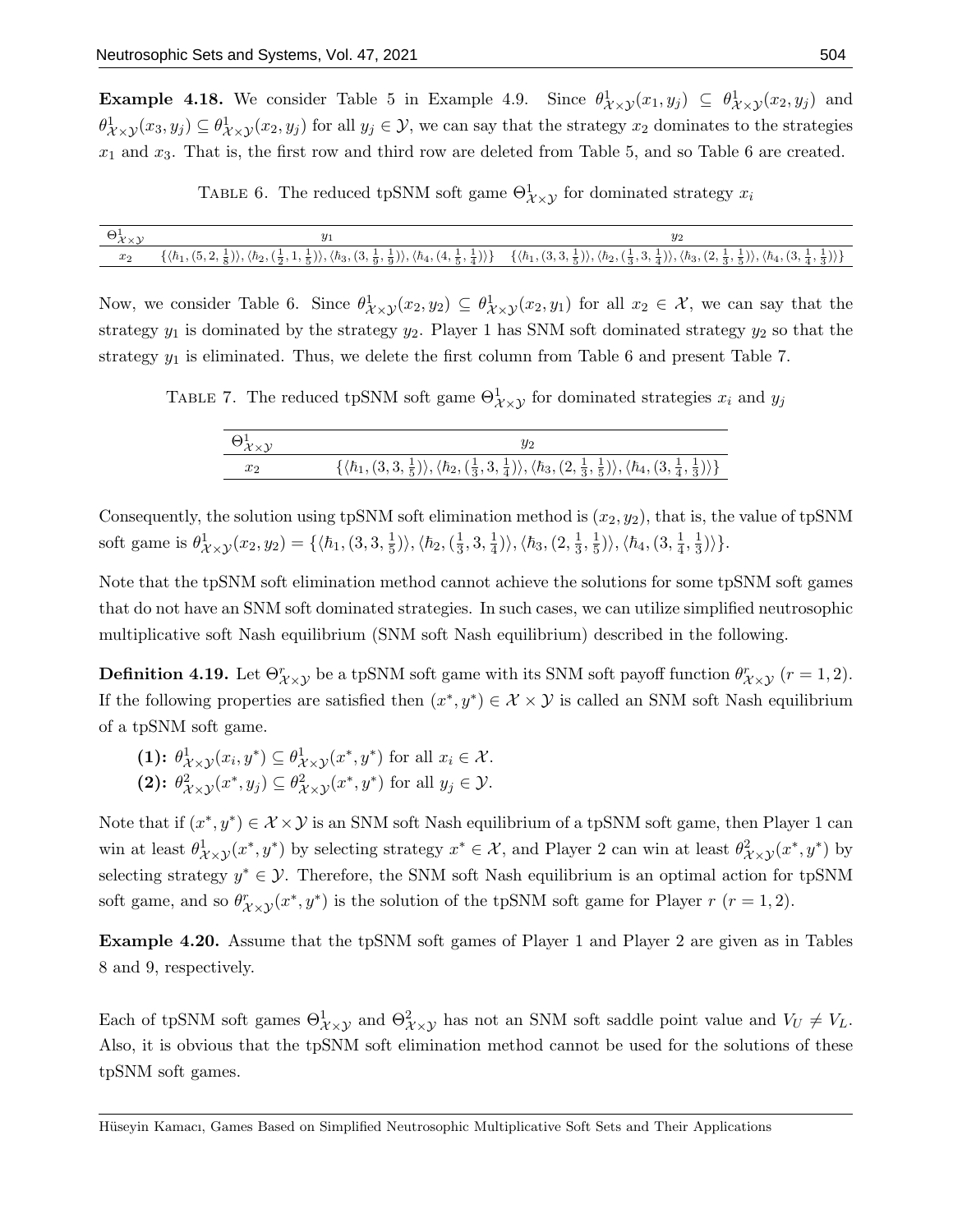| $\Theta^1_{\mathcal{X}\times\mathcal{Y}}$ | У1                                                                                                                                                                                                  | Y2                                                                                                                                                                                                                                                                                                                                                                                                                      |
|-------------------------------------------|-----------------------------------------------------------------------------------------------------------------------------------------------------------------------------------------------------|-------------------------------------------------------------------------------------------------------------------------------------------------------------------------------------------------------------------------------------------------------------------------------------------------------------------------------------------------------------------------------------------------------------------------|
| $x_1$                                     | $\{\langle\hbar_1,(3,\frac{1}{9},\frac{1}{3})\rangle,\langle\hbar_2,(4,\frac{1}{2},\frac{1}{6})\rangle,\langle\hbar_3,(2,2,\frac{1}{5})\rangle,\langle\hbar_4,(\frac{1}{4},4,\frac{1}{5})\rangle\}$ | $\{\langle\hbar_1, (\frac{1}{4}, 5, \frac{1}{3})\rangle, \langle\hbar_2, (1,4,1)\rangle, \langle\hbar_3, (\frac{1}{9}, 3, \frac{1}{3})\rangle, \langle\hbar_4, (\frac{1}{8}, 4, \frac{1}{3})\rangle\}$                                                                                                                                                                                                                  |
| $x_2$                                     |                                                                                                                                                                                                     | $\{\langle h_1, (3, \frac{1}{7}, \frac{1}{9})\rangle, \langle h_2, (\frac{1}{5}, 4, 3)\rangle, \langle h_3, (5, 4, \frac{1}{6})\rangle, \langle h_4, (\frac{1}{5}, 1, 1)\rangle\}$ $\{\langle h_1, (\frac{1}{8}, \frac{1}{2}, \frac{1}{2}, \frac{1}{2})\rangle, \langle h_2, (1, 4, 1)\rangle, \langle h_3, (3, 4, \frac{1}{5})\rangle, \langle h_4, (\frac{1}{3}, 3, \frac{1}{3})\rangle\}$                            |
| $x_3$                                     |                                                                                                                                                                                                     | $\{\langle h_1, (3, \frac{1}{2}, \frac{1}{2})\rangle, \langle h_2, (2, \frac{1}{5}, \frac{1}{4})\rangle, \langle h_3, (5, 2, \frac{1}{8})\rangle, \langle h_4, (\frac{1}{2}, 1, \frac{1}{5})\rangle\} \quad \{\langle h_1, (2, \frac{1}{3}, \frac{1}{5})\rangle\}, \langle h_2, (3, \frac{1}{4}, \frac{1}{3})\rangle\}, \langle h_3, (3, 3, \frac{1}{5})\rangle\}, \langle h_4, (\frac{1}{3}, 3, \frac{1}{4})\rangle\}$ |

Table 8. The tpSNM soft game of Player 1

Table 9. The tpSNM soft game of Player 2

| $\Theta_{\mathcal{X}\times\mathcal{Y}}^{2}$ | $y_1$                                                                                                                                                                                                                      | $y_2$                                                                                                                                                                                                                                                                                                                                                                                         |
|---------------------------------------------|----------------------------------------------------------------------------------------------------------------------------------------------------------------------------------------------------------------------------|-----------------------------------------------------------------------------------------------------------------------------------------------------------------------------------------------------------------------------------------------------------------------------------------------------------------------------------------------------------------------------------------------|
| $x_1$                                       |                                                                                                                                                                                                                            | $\{\langle\hbar_1,(4,\frac{1}{4},\frac{1}{9})\rangle,\langle\hbar_2,(\frac{1}{5},4,3)\rangle,\langle\hbar_3,(\frac{1}{4},4,\frac{1}{5})\rangle,\langle\hbar_4,(5,2,\frac{1}{8})\rangle\}$ $\{\langle\hbar_1,(3,\frac{1}{9},\frac{1}{4})\rangle,\langle\hbar_2,(4,2,\frac{1}{4})\rangle,\langle\hbar_3,(2,\frac{1}{2},\frac{1}{2})\rangle,\langle\hbar_4,(2,\frac{1}{2},\frac{1}{4})\rangle\}$ |
| $x_2$                                       | $\{\langle \hbar_1, (\frac{1}{2}, 2, 1) \rangle, \langle \hbar_2, (2, \frac{1}{4}, \frac{1}{4}) \rangle, \langle \hbar_3, (1, \frac{1}{2}, \frac{1}{3}) \rangle, \langle \hbar_4, (2, \frac{1}{4}, \frac{1}{2}) \rangle\}$ | $\{\langle \hbar_1, (1,1,\frac{1}{2}) \rangle, \langle \hbar_2, (3,2,\frac{1}{4}) \rangle, \langle \hbar_3, (3,\frac{1}{2},\frac{1}{3}) \rangle, \langle \hbar_4, (2,\frac{1}{2},\frac{1}{4}) \rangle\}$                                                                                                                                                                                      |
| $x_3$                                       | $\{\langle \hbar_1, (2, \frac{1}{4}, \frac{1}{2}) \rangle, \langle \hbar_2, (5, 1, \frac{1}{6}) \rangle, \langle \hbar_3, (1, 1, 1) \rangle, \langle \hbar_4, (\frac{1}{2}, 1, 1) \rangle\}$                               | $\{\langle \hbar_1, (4, \frac{1}{5}, \frac{1}{5}) \rangle, \langle \hbar_2, (5, 1, \frac{1}{9}) \rangle, \langle \hbar_3, (3, \frac{1}{3}, \frac{1}{3}) \rangle, \langle \hbar_4, (2, \frac{1}{2}, \frac{1}{4}) \rangle \}$                                                                                                                                                                   |

From Tables 8 and 9, we have

(1):  $\theta^1_{\mathcal{X}\times\mathcal{Y}}(x_i,y_2) \subseteq \theta^1_{\mathcal{X}\times\mathcal{Y}}(x_3,y_2)$  for all  $x_i \in \mathcal{X}$ .

(2): 
$$
\theta_{\mathcal{X}\times\mathcal{Y}}^2(x_3, y_j) \subseteq \theta_{\mathcal{X}\times\mathcal{Y}}^2(x_3, y_2)
$$
 for all  $y_j \in \mathcal{Y}$ .

Then,  $(x_3, y_2) \in \mathcal{X} \times \mathcal{Y}$  is an SNM soft Nash equilibrium. Hence,

$$
\theta_{\mathcal{X}\times\mathcal{Y}}^1(x_3, y_2) = \{ \langle \hbar_1, (2, \frac{1}{3}, \frac{1}{5}) \rangle, \langle \hbar_2, (3, \frac{1}{4}, \frac{1}{3}) \rangle, \langle \hbar_3, (3, 3, \frac{1}{5}) \rangle, \langle \hbar_4, (\frac{1}{3}, 3, \frac{1}{4}) \rangle \}
$$
(13)

and

$$
\theta_{\mathcal{X}\times\mathcal{Y}}^{2}(x_{3},y_{2}) = \{ \langle \hbar_{1}, (4, \frac{1}{5}, \frac{1}{5}) \rangle, \langle \hbar_{2}, (5, 1, \frac{1}{9}) \rangle, \langle \hbar_{3}, (3, \frac{1}{3}, \frac{1}{3}) \rangle, \langle \hbar_{4}, (2, \frac{1}{2}, \frac{1}{4}) \rangle \}
$$
(14)

are the solutions of the above tpSNM soft games for Player 1 and Player 2, respectively.

#### 4.2. Applications of Two Person Simplified Neutrosophic Multiplicative Soft Games

This part presents an example to illustrate the solution procedures (SNM soft saddle point method and SNM soft elimination method) of a tpSNM soft game and also gives comparison implementations.

Example 4.21. Assuming that the demand for beverages in the market is essentially the same, Beverage Company I (Player 1) and Beverage Company II (Player 2) want to increase their market share. These companies have a set of different beverages as  $\mathcal{H} = \{\hbar_1 = coke, \hbar_2 = lemonade, \hbar_3 =$ concentrated drink}. To achieve their goal, they come up with three alternative marketing strategies: reducing-price  $(x_1)$ , advertising investment  $(x_2)$  and lagnappe  $(x_3)$ .

Suppose that Beverage Company I (Player 1) chooses the strategies  $x_1, x_2$  and  $x_3$ , i.e.,  $\mathcal{X} = \{x_1, x_2, x_3\}$ , and Beverage Company II (Player 2) chooses the strategies  $x_1$  and  $x_2$ , i.e.,  $\mathcal{Y} = \{x_1, x_2\}$ . Due to the vagueness and indeterminacy of information, Beverage Company I and II can use simplified neutrosophic multiplicative values to represent the payoff for any one of the marketing strategies. The SNM soft game of Beverage Company I are considered in Table 10.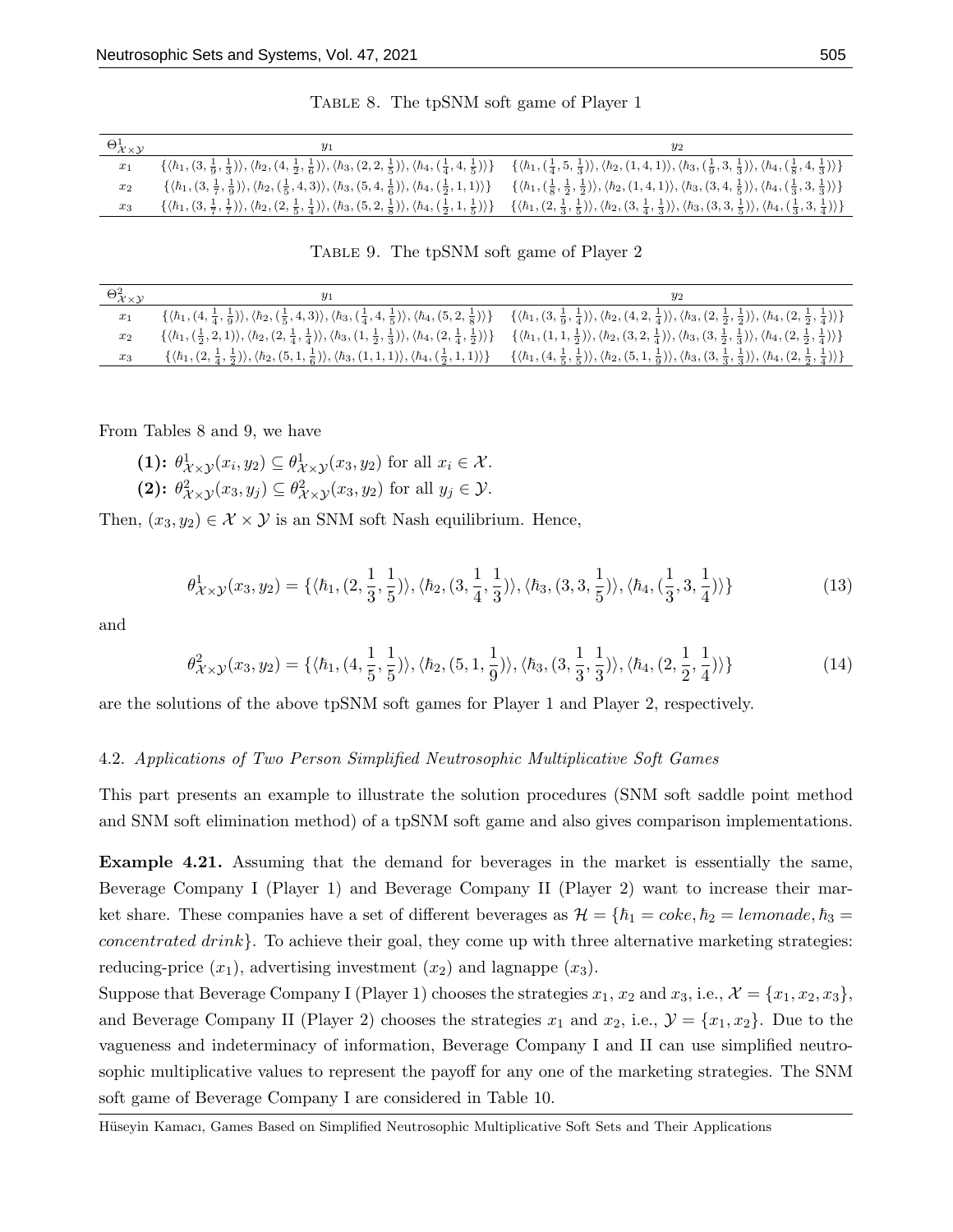| $\Theta^1_{\mathcal{X}\times\mathcal{Y}}$ | $x_1$                                                                                                                                                                                                                                                                                                                       | $x_2$ |
|-------------------------------------------|-----------------------------------------------------------------------------------------------------------------------------------------------------------------------------------------------------------------------------------------------------------------------------------------------------------------------------|-------|
| $x_1$                                     | $\{\langle\hbar_1, (4,\frac{1}{2},\frac{1}{6})\rangle, \langle\hbar_2, (2,2,\frac{1}{5})\rangle, \langle\hbar_3, (7,\frac{1}{5},\frac{1}{9})\rangle\}$ $\{\langle\hbar_1, (4,\frac{1}{2},\frac{1}{6})\rangle, \langle\hbar_2, (2,2,\frac{1}{5})\rangle, \langle\hbar_3, (7,1,\frac{1}{8})\rangle\}$                         |       |
| $x_2$                                     | $\{\langle \hbar_1, (4,2,\frac{1}{4}) \rangle, \langle \hbar_2, (1,4,\frac{1}{3}) \rangle, \langle \hbar_3, (3,\frac{1}{5},\frac{1}{3}) \rangle\}$ $\{\langle \hbar_1, (3,2,\frac{1}{4}) \rangle, \langle \hbar_2, (\frac{1}{5},3,\frac{1}{2}) \rangle, \langle \hbar_3, (4,1,\frac{1}{5}) \rangle\}$                       |       |
| $x_3$                                     | $\{\langle \hbar_1, (1, \frac{1}{2}, \frac{1}{9}) \rangle, \langle \hbar_2, (2, 4, \frac{1}{2}) \rangle, \langle \hbar_3, (\frac{1}{9}, \frac{1}{9}, 9) \rangle\}$ $\{\langle \hbar_1, (2, \frac{1}{2}, \frac{1}{3}) \rangle, \langle \hbar_2, (2, 2, \frac{1}{2}) \rangle, \langle \hbar_3, (\frac{1}{5}, 1, 4) \rangle\}$ |       |

Table 10. The tpSNM soft game of Beverage Company I

In Table 10, we can explain the action pair  $(x_1, x_2)$ , if Beverage Company I (Player 1) selects the strategy reducing-price  $(x_1)$  when Beverage Company II (Player 2) selects the strategy advertising investment  $(x_2)$  then the SNM soft payoff of Beverage Company I is a set  $\theta_{\mathcal{X}\times\mathcal{Y}}^1(x_1,x_2) = \{\langle \hbar_1,(4,\frac{1}{2})\rangle$  $\frac{1}{2}, \frac{1}{6}$  $\langle \hbar_2, (2,2,\frac{1}{5})$  $\frac{1}{5})\rangle,\langle\hbar_3,(7,1,\frac{1}{8}% )\rangle$  $\frac{1}{8}$ ) }. In such case, Beverage Company I increases sale of  $\{\langle \hbar_1,(4,\frac{1}{2})\rangle\}$  $\frac{1}{2}, \frac{1}{6}$  $\langle \hbar_2, (2,2,\frac{1}{5})$  $\langle \hbar_3,(7,1,\frac{1}{8}% ,1)\rangle$  $\frac{1}{8}$ ) and Beverage Company II decreases sale of  $\{\langle \hbar_1,(4,\frac{1}{2}$  $\frac{1}{2}, \frac{1}{6}$  $\langle \hbar_2, (2,2,\frac{1}{5})$  $\ket{\frac{1}{5}}\rangle,\langle\hbar_3,(7,1,\frac{1}{8}% )^{2},\langle\Delta\rangle\langle\Delta\rangle\langle\Delta\rangle\langle\Delta\rangle\langle\Delta\rangle\langle\Delta\rangle\langle\Delta\rangle\langle\Delta\rangle\langle\Delta\rangle\langle\Delta\rangle\langle\Delta\rangle\langle\Delta\rangle\langle\Delta\rangle\langle\Delta\rangle\langle\Delta\rangle\langle\Delta\rangle\langle\Delta\rangle\langle\Delta\rangle\langle\Delta\rangle\langle\Delta\rangle\langle\Delta\rangle\langle\Delta\rangle\langle\Delta\rangle\langle\Delta\rangle\langle\Delta\rangle\langle\Delta\rangle\langle\Delta\rangle\langle\Delta\rangle\langle\Delta\rangle\langle\Delta\rangle\langle\Delta\rangle\$  $\frac{1}{8})\rangle$ .

Now, we ready to solve this tpSNM soft game.

It is easily seen from Table 10 that the strategy  $x_1$  dominates to the strategy  $x_2$  since  $\theta^1_{\mathcal{X}\times\mathcal{Y}}(x_2, x_j) \subseteq$  $\theta_{\mathcal{X}\times\mathcal{Y}}^1(x_1,x_j)$  for all  $x_j \in \mathcal{Y}$ . That is, the second row is dominated by the first row. Deleting the second row from Table 10, we obtain Table 11.

TABLE 11. The reduced tpSNM soft game of Beverage Company I

| $\Theta^1_{\mathcal{X}\times\mathcal{Y}}$ | $x_1$                                                                                                                                                                                                                                                                                                                                       |  |
|-------------------------------------------|---------------------------------------------------------------------------------------------------------------------------------------------------------------------------------------------------------------------------------------------------------------------------------------------------------------------------------------------|--|
| $x_1$                                     | $\{\langle \hbar_1, (4, \frac{1}{2}, \frac{1}{6}) \rangle, \langle \hbar_2, (2, 2, \frac{1}{5}) \rangle, \langle \hbar_3, (7, \frac{1}{5}, \frac{1}{9}) \rangle\}$ $\{\langle \hbar_1, (4, \frac{1}{2}, \frac{1}{6}) \rangle, \langle \hbar_2, (2, 2, \frac{1}{5}) \rangle, \langle \hbar_3, (7, 1, \frac{1}{8}) \rangle\}$                 |  |
|                                           | $x_3 \qquad \{\langle \hbar_1, (1, \frac{1}{2}, \frac{1}{9}) \rangle, \langle \hbar_2, (2, 4, \frac{1}{2}) \rangle, \langle \hbar_3, (\frac{1}{9}, \frac{1}{9}, 9) \rangle\} \qquad \{\langle \hbar_1, (2, \frac{1}{2}, \frac{1}{3}) \rangle, \langle \hbar_2, (2, 2, \frac{1}{2}) \rangle, \langle \hbar_3, (\frac{1}{5}, 1, 4) \rangle\}$ |  |

In Table 11, there is no another SNM soft dominated strategy. Now, we try to find the SNM soft saddle point value by using the SNM soft saddle point method.

 $\widetilde{U}_{i\in\{1,3\}}\theta^1_{\mathcal{X}\times\mathcal{Y}}(x_i,x_1)=\{\langle\hbar_1,(4,\tfrac{1}{2})\rangle$  $\frac{1}{2}, \frac{1}{9}$  $\langle \bar{n}_2, (2,2,\frac{1}{5})$  $|\frac{1}{5})\rangle,\langle\hbar3,(7,\frac{1}{9}% )^{2}\rangle$  $\frac{1}{9}, \frac{1}{9}$  $\frac{1}{9})\rangle\},$  $\widetilde{\bigcup}_{i \in \{1,3\}} \theta^1_{\mathcal{X} \times \mathcal{Y}}(x_i, x_2) = \{ \langle \hbar_1, (4, \frac{1}{2}) \rangle \}$  $\frac{1}{2}, \frac{1}{6}$  $\langle \hbar_2, (2,2,\frac{1}{5})$  $\frac{1}{5})\rangle,\langle\hbar3, (7,1,\frac{1}{8}% ,1)\rangle$  $\frac{1}{8})\rangle\},$ and  $\tilde{\bigcap}_{j\in\{1,2\}}\theta^1_{\mathcal{X}\times\mathcal{Y}}(x_1,x_j)=\{\langle\hbar_1,(4,\tfrac{1}{2})\rangle$  $\frac{1}{2}, \frac{1}{6}$  $\ket{\frac{1}{6}}\rangle, \langle \hbar_2, (2, 2, \frac{1}{5}$  $\frac{1}{5}$ ) $\rangle, \langle \hbar_3, (7, 1, \frac{1}{8})$  $\frac{1}{8})\rangle\},$  $\tilde{\bigcap}_{j\in\{1,2\}}\theta^1_{\mathcal{X}\times\mathcal{Y}}(x_3,x_j)=\{\langle\hbar_1,(1,\tfrac{1}{2})\rangle$  $\frac{1}{2}, \frac{1}{3}$  $\ket{\frac{1}{3}}\rangle, \langle \hbar_2, (2,4, \frac{1}{2}$  $\ket{\frac{1}{2}}\rangle, \langle \hbar_3, (\frac{1}{9}$  $\frac{1}{9}, 1, 9)\rangle\}.$ Since  $\bigcup_{i\in\{1,3\}}\theta_{\mathcal{X}\times\mathcal{Y}}^1(x_i,x_2) = \bigcap_{j\in\{1,2\}}\theta_{\mathcal{X}\times\mathcal{Y}}^1(x_1,x_j) = \theta_{\mathcal{X}\times\mathcal{Y}}^1(x_1,x_2)$ , the optimal strategy of the game is  $(x_1, x_2)$ . Hence, the value of tpSNM soft game is  $\{\langle \hbar_1,(4, \frac{1}{2}, \frac{1}{2}, \frac{1}{2}, \frac{1}{2}, \frac{1}{2}, \frac{1}{2}, \frac{1}{2}, \frac{1}{2}, \frac{1}{2}, \frac{1}{2}, \frac{1}{2}, \frac{1}{2}, \frac{1}{2}, \frac{1}{2}, \frac{1}{2}, \frac{1}{2}, \frac{1}{2}, \frac{1}{2}, \frac{1}{2}, \frac{1}{2}, \frac{1}{2}, \frac{1}{2}, \$  $\frac{1}{2}, \frac{1}{6}$  $\langle \hbar_2, (2,2,\frac{1}{5})$ 

Comparison and Discussion: In 2016, Deli and Çağman [10] published a seminal paper on soft games and thus took the first step to the application of soft sets in decision making based on game theory. Now, we consider the application (Table 10) in Section 4 of [10]. If the calculations are made by respectively corresponding to  $\theta_{\mathcal{X}\times\mathcal{Y}}(x_i,y_j) = \langle u, (9, \frac{1}{9}, \frac{1}{9}, \frac{1}{9}, \frac{1}{9}, \frac{1}{9}, \frac{1}{9}, \frac{1}{9}, \frac{1}{9}, \frac{1}{9}, \frac{1}{9}, \frac{1}{9}, \frac{1}{9}, \frac{1}{9}, \frac{1}{9}, \frac{1}{9}, \frac{1}{9}, \frac{1}{9}, \frac{$  $\frac{1}{9}, \frac{1}{9}$  $\frac{1}{9})\rangle$ and  $\theta_{\mathcal{X}\times\mathcal{Y}}(x_i,y_j) = \langle u, (\frac{1}{9}, \dots, \frac{1}{9}, \dots, \frac{1}{9}, \dots, \frac{1}{9}, \dots, \frac{1}{9}, \dots, \frac{1}{9}, \dots, \frac{1}{9}, \dots, \frac{1}{9}, \dots, \frac{1}{9}, \dots, \frac{1}{9}, \dots, \frac{1}{9}, \dots, \frac{1}{9}, \dots, \frac{1}{9}, \dots, \frac{1}{9}$  $\langle \frac{1}{9}, 9, 9 \rangle \rangle$  when  $u \in f_{S_1}(x_i, y_j)$  and  $u \notin f_{S_1}(x_i, y_j)$ , then we obtain that the optimal strategy of game (described in [10]) is  $(x_3, y_3)$  and the value of game is  $\{\langle u_1,(9,\frac{1}{9},\frac{1}{9})\rangle,\langle u_2,(9,\frac{1}{9},\frac{1}{9})\rangle,\langle u_3,(9,\frac{1}{9},\frac{1}{9})\rangle,\langle u_4,(\frac{1}{9},9,9)\rangle,\langle u_5,(\frac{1}{9},9,9)\rangle,\langle u_6,(\frac{1}{9},9,9)\rangle,\langle u_7,(\frac{1}{9},9,9)\rangle,\langle u_8,(\frac{1}{9},9,9)\rangle\}.$ 

 $\langle \hbar_3,(7,1,\frac{1}{8}% ,1)\rangle$ 

 $\frac{1}{8})\rangle$ .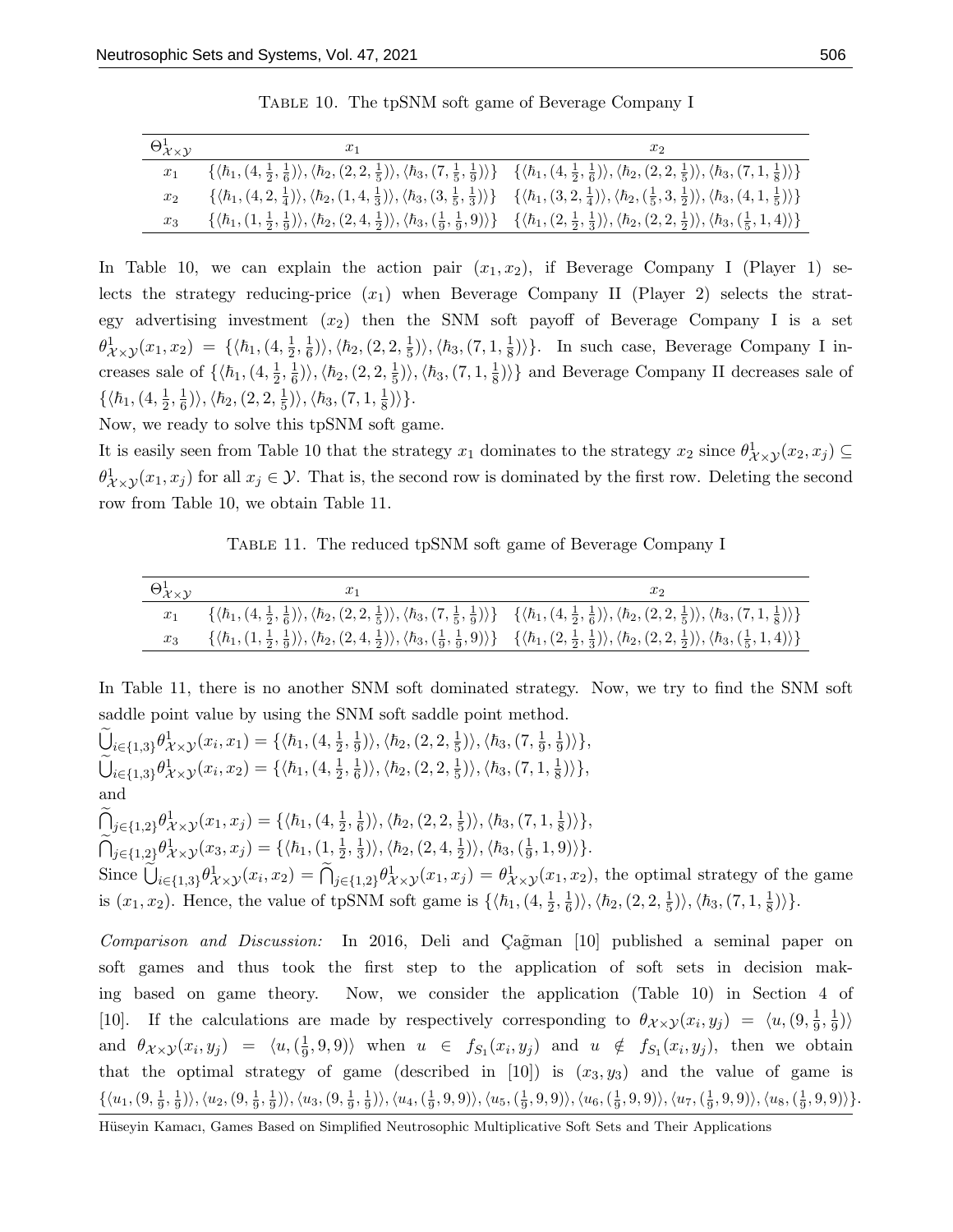Thus, it is obvious that similar results are obtained. Also, the applications of fuzzy soft games can be adapted by deriving new comparison methods between  $0-1$  and  $\frac{1}{9}-9$  scales similar to matches between  $0-1$  and  $\frac{1}{9}-9$  scales given in Table 1 in the Introduction section. The tpSNM soft games proposed in this study use the  $\frac{1}{9} - 9$  scale instead of the  $0 - 1$  scale used for fuzzy (intuitionistic fuzzy/neutrosophic) soft games, and therefore may be advantageous in some cases. Consequently, we can say that the tpSNM soft games present the solutions to the soft games where alternatives are evaluated with truth, indeterminacy, falsity values scaled between  $\frac{1}{9} - 9$  with respect to the strategies.

# 5. n-Person Simplified Neutrosophic Multiplicative Soft Games

In this section, we introduce some fundamental concepts of *n*-person simplified neutrosophic multiplicative soft games.

In many stages of the real-world, the SNM soft games can also be played between more than two players. To propose the solution procedures for these games, we describe n-person SNM soft games by extending the tpSNM soft games as follows.

From now on,  $\prod_{n=1}^{\infty}$  $r=1$  $\mathcal{X}_r = \mathcal{X}_1 \times \mathcal{X}_2 \times ... \times \mathcal{X}_n.$ 

**Definition 5.1.** Let S be a set of strategies and  $\mathcal{X}_1, \mathcal{X}_2, ..., \mathcal{X}_n \subseteq \mathcal{S}$  where  $\mathcal{X}_r$  is the set of strategies of Player  $r$  ( $r = 1, 2, ..., n$ ). Then, for each Player r, an n-person SNM soft game (npSNM soft game) can be defined by an SNMSS over  $H$  as follows.

$$
\Theta^r_{\prod\limits_{r=1}^{n}\mathcal{X}_r}=\{((x_1,x_2,...,x_n),\theta^r_{\prod\limits_{r=1}^{n}\mathcal{X}_r}(x_1,x_2,...,x_n)):\ (x_1,x_2,...,x_n)\in\prod\limits_{r=1}^{n}\mathcal{X}_r,\theta^r_{\prod\limits_{r=1}^{n}\mathcal{X}_r}(x_1,x_2,...,x_n)\in\mathfrak{P}(\mathcal{H})\}
$$

where  $\theta_{\prod_{r=1}^{n} \mathcal{X}_r}^r$ is a SNM soft payoff function of Player  $r$ .

The npSNM soft game is played as below: at a certain Player 1 selects a strategy  $x_1 \in \mathcal{X}_1$  and simultaneously each Player  $r$  ( $r = 1, 2, ..., s$ ) selects a strategy  $x_r \in \mathcal{X}_r$  and once this is done each Player r receives the SNM soft payoff  $\theta_{\prod_{r=1}^{n} X_r}^r(x_1, x_2, ..., x_n)$ .

**Definition 5.2.** Let  $\Theta_{\substack{r \ \prod\limits_{r=1}^{n}\mathcal{X}_r}}^{r}$ be an npSNM soft game with its SNM soft payoff function  $\theta_{\prod_{r=1}^{n} X_r}^r$ for  $r = 1, 2, ..., n$ . Then, a strategy  $x_r \in \mathcal{X}_r$  is said to be an SNM soft dominated to another strategy  $x \in \mathcal{X}_r$ , if

$$
\theta^{r}_{\prod\limits_{r=1}^{n} \mathcal{X}_{r}}(x_{1}, x_{2}, ..., x_{r-1}, x, x_{r+1}, ..., x_{n}) \subseteq \theta^{r}_{\prod\limits_{r=1}^{n} \mathcal{X}_{r}}(x_{1}, x_{2}, ..., x_{r-1}, x_{r}, x_{r+1}, ..., x_{n})
$$

for each  $x_q \in \mathcal{X}_q$  of Player  $q$   $(q = 1, 2, ..., r - 1, r + 1, ..., n)$ , respectively.

Hüseyin Kamacı, Games Based on Simplified Neutrosophic Multiplicative Soft Sets and Their Applications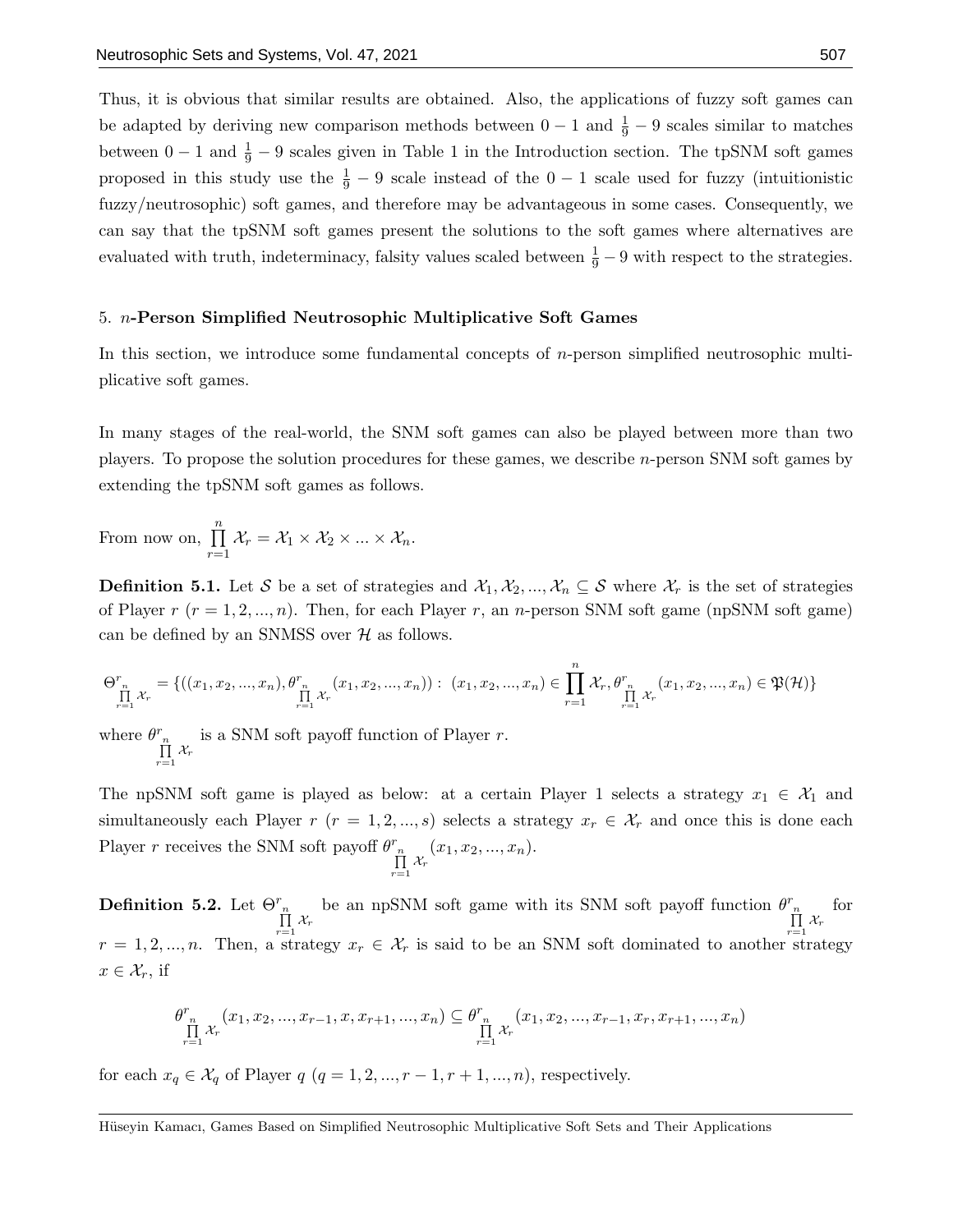**Definition 5.3.** Let  $\theta_{\prod_{r=1}^{n} X_r}^r$ be an SNM soft payoff function of an npSNM soft game  $\Theta_{n}^{r}$  $\prod\limits_{r=1} \chi_r$ . If for each Player  $r$   $(r = 1, 2, ..., n)$  the following property are provided

$$
\theta^{r}_{\substack{n\\ \prod\limits_{r=1}^{n}\mathcal{X}_r}}(x_1^*,x_2^*,...,x_{r-1}^*,x,x_{r+1}^*,...,x_n^*)\subseteq \theta^{r}_{\substack{n\\ \prod\limits_{r=1}^{n}\mathcal{X}_r}}(x_1^*,x_2^*,...,x_{r-1}^*,x_r^*,x_{r+1}^*,...,x_n^*)
$$

for each  $x \in \mathcal{X}_r$ , then  $(x_1^*, x_2^*, ..., x_n^*) \in \prod^n$  $r=1$  $\mathcal{X}_r$  is termed to be an npSNM soft Nash equilibrium of an npSNM soft game.

## 6. Conclusions

In this paper, the concept of SNMSS was introduced and their fundamental operations such as intersection, union, complement, And-product, Or-product and cartesian product were presented. The desirable properties of the emerged operations of SNMSSs were investigated in detail. By using SNMSS operations, the fundamentals of SNM soft games were studied. The proposed SNM soft game schemes were illustrated by an example regarding the strategy problem. In the near future, it is expected that the approach of SNMSS will advance in several directions such as new operations, measures of similarity, distance and entropy, correlation coefficients, algebraic and topological structures, and thus contribute to many research areas both theoretically and practically. By applying SNM soft games to problems in different fields, their success in practice may be illustrated.

Conflicts of Interest: The author declares no conflict of interest.

#### Acknowledgements

This paper was supported by the Yozgat Bozok University Application and Research Center of Project Coordination through Project Grant Number: 6602a-FEN/20-424.

## References

- 1. Abdel-Basset, M.; Ali, M.; Atef A. Uncertainty assessments of linear time-cost tradeoffs using neutrosophic set. Computers and Industrial Engineering, (2020), 141, 106286.
- 2. Abdel-Basset, M.; Ali, M.; Atef A. Resource levelling problem in construction projects under neutrosophic environment. The Journal of Supercomputing, (2020) 76, pp. 964988.
- 3. Abdel-Basset, M.; Mohamed, M.; Elhoseny, M., Son, L.H.; Chiclana, F.; Zaied, A.E.N.H. Cosine similarity measures of bipolar neutrosophic set for diagnosis of bipolar disorder diseases. Artificial Intelligence in Medicine, (2019) 101, 101735.
- 4. Akram, M.; Ishfaq, N.; Sayed S.; Smarandache F. Decision-making approach based on neutrosophic rough information. Algorithms, (2018), 11(5), 59.
- 5. Ashraf, S.; Abdullah, S.; Smarandache, F. Logarithmic hybrid aggregation operators based on single valued neutrosophic sets and their applications in decision support systems. Symmetry, (2019), 11, pp. 364.
- 6. Atagün, A.O.; Sezer A.S. Soft sets, soft semimodules and soft substructures of semimodules. Mathematical Sciences Letters, (2019), 4(3), pp. 235.
- 7. Atanassov, K.T. Intuitionistic fuzzy sets. Fuzzy Sets and Systems (1986), 20,87-96.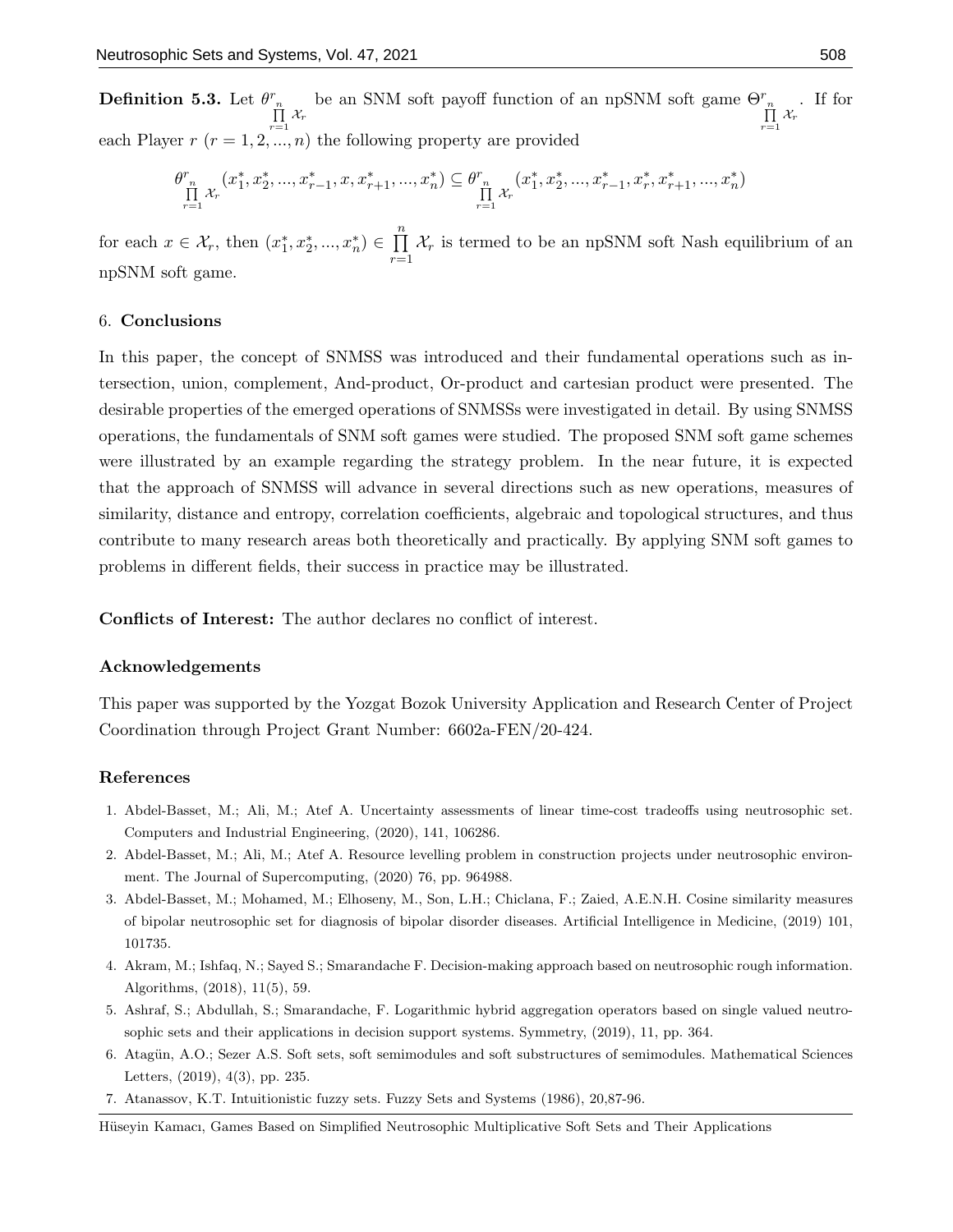- 8. Aygün, E.; Kamacı H. Some generalized operations in soft set theory and their role in similarity and decision making. Journal of Intelligent and Fuzzy Systems, (2019), 36(6), pp. 6537-6547.
- 9. Çağman, N.; Enginoğlu, S. Soft set theory and uniint decision making. European Journal of Operational Research, (2010), 207, pp. 848-855.
- 10. Deli, I.; Çağman, N. Application of soft sets in decision making based on game theory. Annals of Fuzzy Mathematics and Informatics, (2016), 11(3), pp. 425-438.
- 11. Deli, I.; Çağman, N. Fuzzy soft games. Filomat, (2015), 29(9), pp. 1901-1917.
- 12. Deli, I.; Long, H.V.; Son, L.H.; Kumar, R.; Dey, A. New expected impact functions and algorithms for modeling games under soft sets. Journal of Intelligent and Fuzzy Systems, (2020), 39(3), pp. 4463-4472.
- 13. Dutta, P.K. Strategies and games. MIT Press, Third edition, Cambridge, Massachusetts, USA, (2001).
- 14. Garg, H. Generalized intuitionistic fuzzy multiplicative interactive geometric operators and their application to multiple criteria decision making. International Journal of Machine Learning and Cybernetics, (2017), 8(4), pp. 1309-1322.
- 15. Garg, H. Generalized interaction aggregation operators in intuitionistic fuzzy multiplicative preference environment and their application to multicriteria decision-making. Applied Intelligence, (2017), 48, pp. 1-7.
- 16. Gulistan, M.; Mohammad, M.; Karaaslan, F.; Kadry, S.; Khan, S., Wahab, H.A. Neutrosophic cubic Heronian mean operators with applications in multiple attribute group decision-making using cosine similarity functions. International Journal of Distributed Sensor Networks, (2019), 15(9), 155014771987761
- 17. Hashmi, M.R.; Riaz, M.; Smarandache F. m-polar neutrosophic generalized weighted and m-polar neutrosophic generalized Einstein weighted aggregation operators to diagnose coronavirus (COVID-19). Journal of Intelligent and Fuzzy Systems, (2020), 39(5), pp. 7381-7401.
- 18. Herrera, F.; Herrera-Viedma, E.; Martinez, L. A fuzzy linguistic methodology to deal with unblanced linguistic terms. IEEE Transactions on Fuzzy Systems, (2008), 16(2), pp. 354-370.
- 19. Jana, C.; Pal, M.; Karaaslan, F.; Wang, J.-q. Trapezoidal neutrosophic aggregation operators and its application in multiple attribute decision-making process. Scientia Iranica E, (2018), in press, doi:10.24200/sci.2018.51136.2024
- 20. Jiang, Y.; Xu, Z.; Gao, M. Methods for ranking intuitionistic multiplicative numbers by distance measures in decision making. Computers and Industrial Engineering, (2015), 88, pp. 100-109.
- 21. Kamacı, H. Neutrosophic cubic Hamacher aggregation operators and their applications in decision making. Neutrosophic Sets and Systems, (2020), 33, pp. 234-255.
- 22. Kamacı, H. A novel approach to similarity of soft sets. Adyaman University Journal of Science, (2019), 9(1), pp. 23-35.
- 23. Kamacı, H. Introduction to N-soft algebraic structures. Turkish Journal of Mathematics, (2020), 44(6), pp. 2356-2379.
- 24. Kamacı, H. Selectivity analysis of parameters in soft set and its effect on decision making. International Journal of Machine Learning and Cybernetics, (2020), 11(2), pp. 313-324.
- 25. Kamacı, H.; Petchimuthu, S. Bipolar N-soft set theory with applications. Soft Computing, (2020), 24(22), pp. 16727- 16743.
- 26. Köseoğlu, A.; Şahin, R.; Merdan, M. A simplified neutrosophic multiplicative set-based TODIM using water-filling algorithm for the determination of weights. Expert Systems, (2020), 37(e12515), pp. 1-28.
- 27. Maji, P.K.; Biswas, R.; Roy, A.R. Soft set theory, Computers and Mathematics with Applications, (2003), 45, pp. 555-562.
- 28. Molodtsov, D. Soft set theory-first results. Computers and Mathematics with Applications, (1999), 37, pp. 19-31.
- 29. Mukherjee, A.; Debnath, S. Intuitionistic fuzzy soft game theory. Songklanakarin Journal of Science and Technology, (2018), 40(2), pp. 409-417.
- 30. Nash, J. Noncooperative games. Annals of Mathematics, (1954), 54, pp. 289-295.
- 31. Neumann, J.; Morgenstern, O.; Theory of games and economic behaivour. Princeton University Press, New Jersey, USA, (1944).